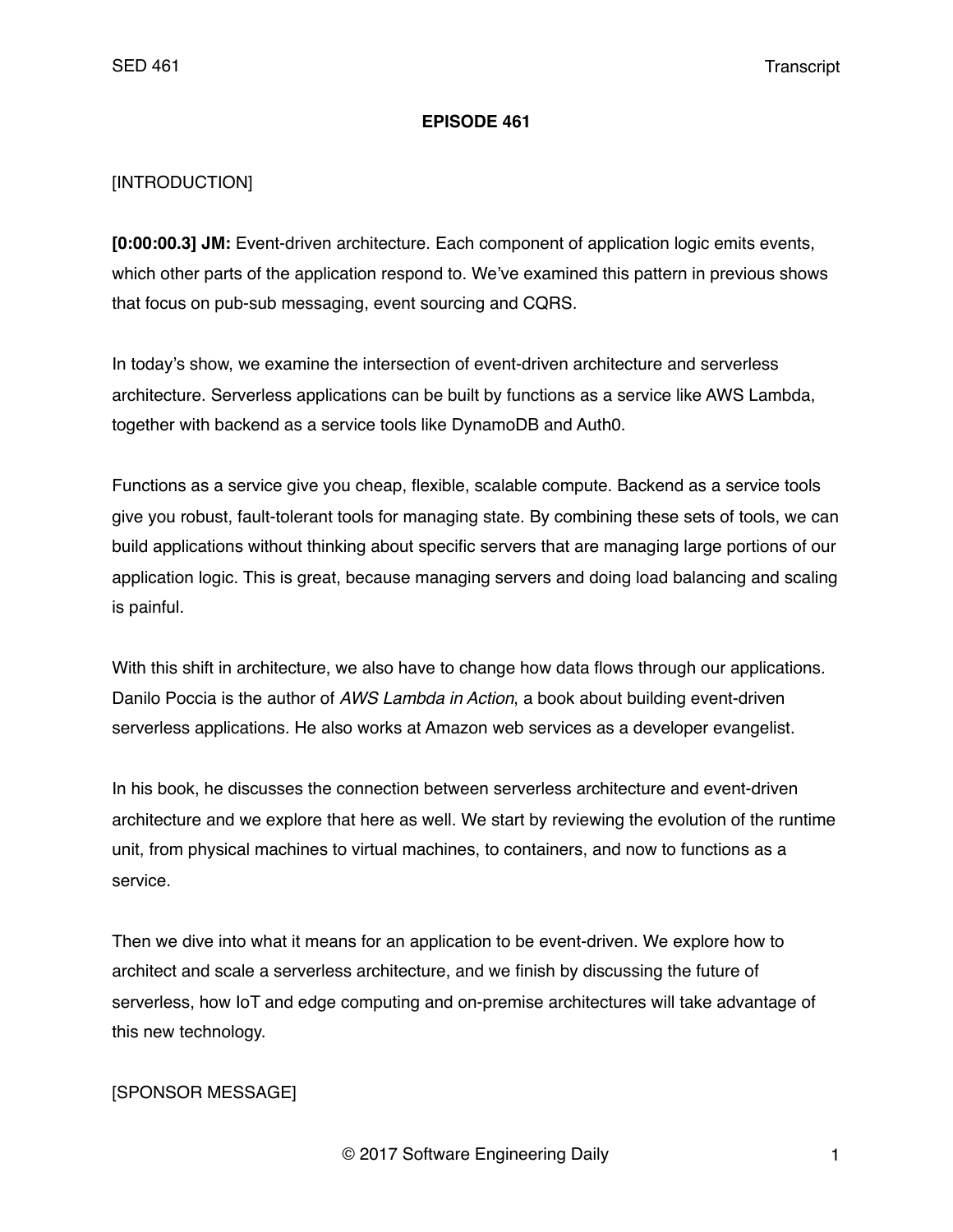**[0:02:05.8] JM:** Auth0 makes authentication easy. As a developer, you love building things that are fun, and authentication is not fun. Authentication is a pain. It can take hours to implement, and even once you have authentication, you have to keep all of your authentication code up to date.

Auth0 is the easiest and fastest way to implement real-world authentication and authorization architectures into your apps and APIs. Allow your users to login however you want; regular username and password, Facebook, Twitter, enterprise identity providers like AD and Office 365, or you can just let them login without passwords using an e-mail login like Slack, or phone login like WhatsApp.

Getting started is easy. You just grab the Auth0 STK for any platform that you need and you add a few lines of code to your project. Whether you're building a mobile app, a website or an API, they all need authentication.

Sign up for Auth0, that's the number 0, and get a free plan, or try the enterprise plan for 21 days at auth0.io/sedailly. That's A-U-T-H.io/sedaily. There's no credit card required and Auth0 is trusted by developers at Atlassian and Mozilla and Wall Street Journal and many other companies who use authentication.

Simplify your authentication today and try it out at A-U-T-H.io/sedaily. Stop struggling with authentication and get back to building your core features with Auth0.

## [INTERVIEW]

**[0:03:55.9] JM:** Danilo Poccia is a technical evangelist at Amazon Web Services. He's also the author of *AWS Lambda in Action*. Danilo, welcome to Software Engineering Daily.

**[0:04:05.6] DP:** Hi, Jeff. Thank you for inviting me.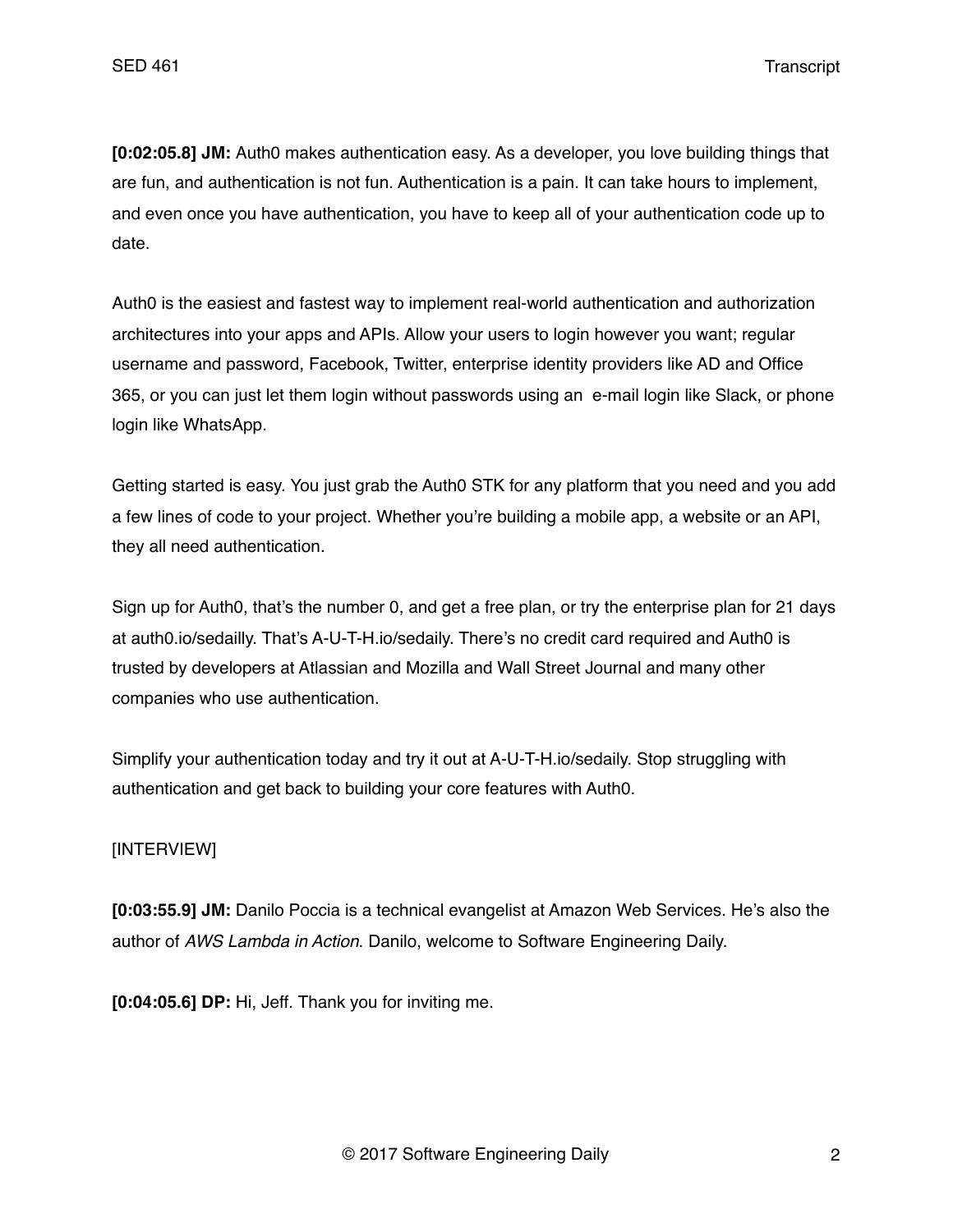**[0:04:07.6] JM:** It's great to have you, because we are going through this transformation where cloud computing is going from the runtime unit, from the container becoming the runtime unit of serverless or functions as a service.

It seems like we've gone from virtual machines to containers, and now we're going to functions as a service. Describe this evolution as you see it. Why are we evolving in this direction?

**[0:04:34.5] DP:** Well, what I've seen is that a lot of us, they want to go faster. They want to gain more speed. I think this is what is behind this move. With virtual machines, everything you do in a matter of minutes. We've contain this in a matter of seconds. With functions, it's even faster. You enter into the milliseconds range.

This is really the – depends where you want to spend your time. What I see or interest. If you want to do the fine-tuning of the kernel of the operating system, then probably you need virtual machines. If you still want to manage a class server application components, then containers with a management platform they are great of course. But with functions, you can really focus on the code that you write and what you want to build.

**[0:05:17.6] JM:** With virtual machines and containers, we have a state-full execution environment. We've got memory, we've got a file system, it feels like classic computing. How does our thinking about applications need to change given the fact that we're going to serverless, and in serverless we have a lack of state, because we're not addressing an actual box, we're just throwing a function up into an anonymous blob of compute somewhere.

**[0:05:45.1] DP:** Yeah. Personally I think, stateless is good. It's a architectural pattern. It's something that I would suggest even to people that is working with different architecture. It's good for scaling and for availability, because it's much easier to manage the scaling and the availability of something that doesn't need to keep a state.

A state should be normally managed for a distributed architecture differently. Each service of for example a distributed architecture should keep its own state inside only if needed. Then you should take that since the architecture is distributed. Things are different than with the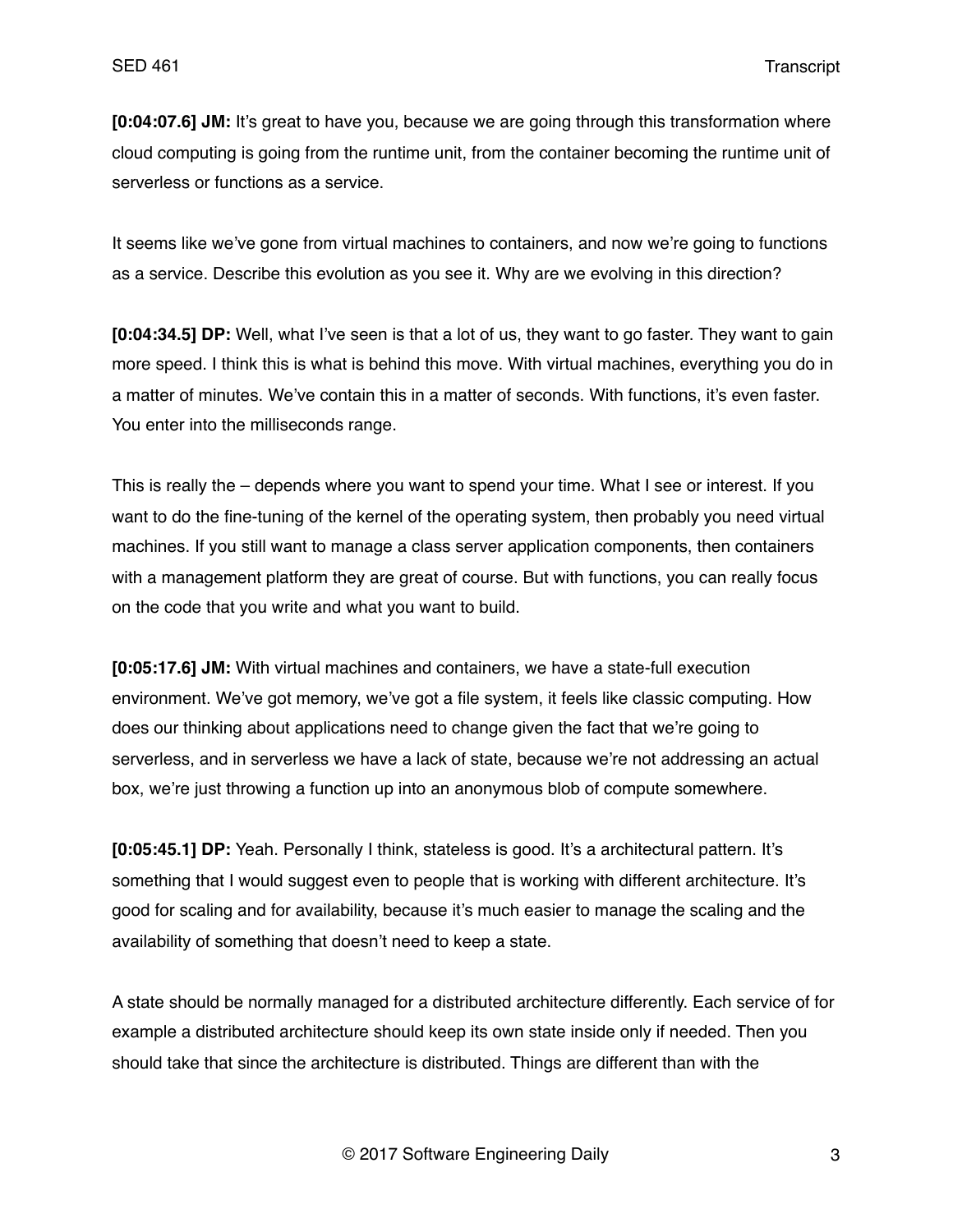monolithic application. You should think of things like eventual consistency, so data will slowly converge into a final state.

Also you should build all the interface that you'd assign if possible as either important, so that if the same data comes again then you get the same results. The importance and the eventual consistency are probably two ways to overcome this limitation.

**[0:06:43.9] JM:** When we're using serverless, that means that we don't need to care so much about load balancing or auto-scaling groups or capacity planning. That's one of the set of advantages that people have said in previous episodes that is really valuable about serverless.

When we're talking about functions as a service, it may be hard for some people to understand, because it's like a paradigm shift where it's not pure upside, it's not pure downside. It's just a different paradigm and you have different advantages and disadvantages. Help people understand, what are the upsides and the downsides of moving to serverless.

**[0:07:23.4] DP:** Well, the upsides I think as I said, you can follow on what's on the features that you want to build, not the boarding stuff. You don't pay for idle and you pay very little for small workloads. This is frustrating experimentations, so you can build a prototype and wait. If you're a startup, or even if you're a large company you can quickly build a prototype, test it and you don't have the impact, or the economic impact of building something if it doesn't work. Running experiments is really the only way to build something new, to innovate.

Also I think there's a big advantage in security, because security is part of what you build. It's forced to give permissions to Lambda functions. You have to think about permissions, and this is different from when you start creating something locally on your laptop.

**[0:08:11.4] JM:** As we have to make this paradigm shift, maybe you don't want to call downsides, but it seems like there are some shifts in thinking that we're going to need to make. Because we're not deploying our applications. You're not writing a big Node.js application and deploying it, the it just stays up and running for a long time. It's a different world. How does it contrast, what are the paradigm shifts that we need to make as we start to build in a world of functions as a service?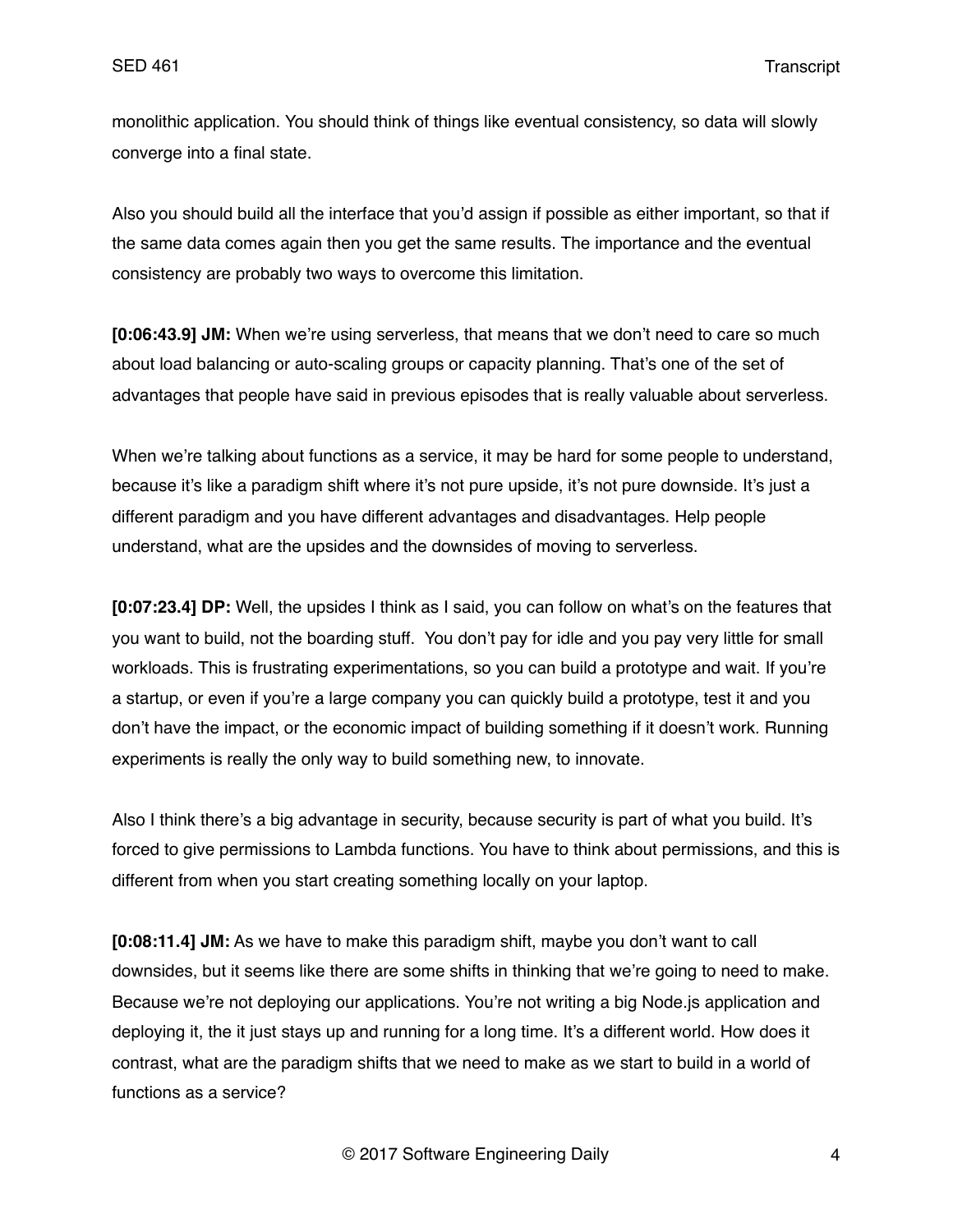**[0:08:42.3] DP:** As you said, it's a new approach. You'll need to understand it so that you use probably a different mindset. It's a distributed architecture, so everything runs inside functions. You can control for example the order of delivery of messages, add some in some components. You have to think that the availability is managed by the platform, but you still need to program the logic flow, so what are the relevant events that should trigger your function.

I think the downside is really thinking in a different way. That's why for example, in my book I have a long tutorial spanning across multiple chapter of building a simple media sharing application. Where you create a user, you validate the user sending an e-mail to test the e-mail address. Then if the user is okay, you can start uploading pictures and so on. This is a tutorial that it's not really focusing only on the technical side of it, but really in thinking in the right way.

**[0:09:42.2] JM:** Yeah, it's like a different set of constraints. I think they're in many ways very healthy constraints. Sometimes constraints can really help you go in the right direction. You mentioned security advantages. The lack of servers means that we don't have to worry about our servers getting logged into and misappropriate it.

The serverless functions as a service and the other platform as a service, things that we might use to wire our application together, they have a very specific set of functionality. If our units of functionality have more narrow scope, they can't be told to do things that we don't want them to.

These are some security benefits. What are the other security implications of functions as a service?

**[0:10:28.7] DP:** Well, the operating system and the programming framework, so the runtime you want to use Node.js, Java or Python. They are taken care by the provider for by AWS, in the case of AWS Lambda, so you don't need to do the patching of the operating system for example. You only need to look at patching your code and the dependencies, the libraries, the modules that you bring with your code.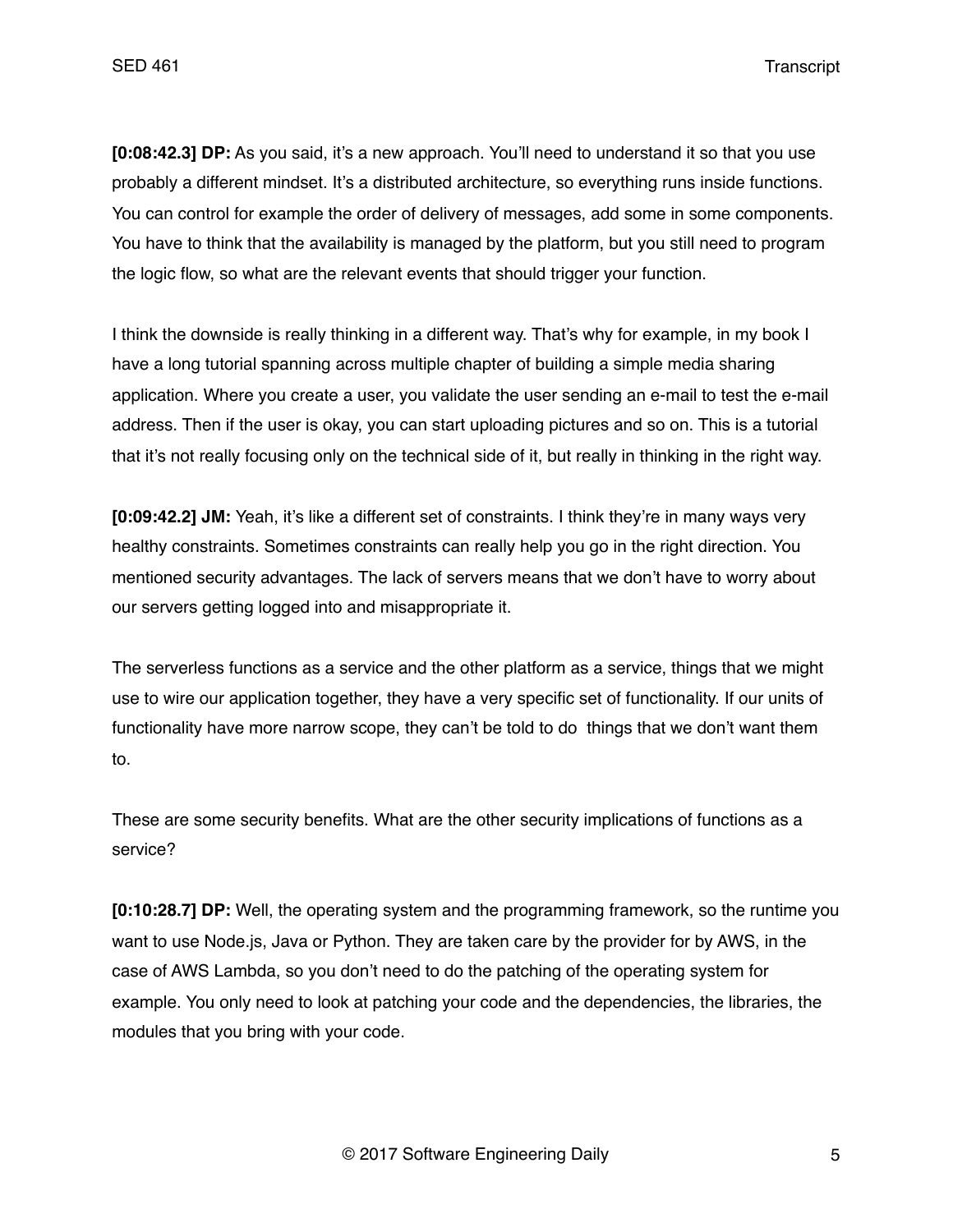The narrow scope that you mentioned, the fact that each function is usually covering only a small narrow scope can help you embrace the principle of least privilege. This is a security principle that test that every module in your application should only have the minimum amount of privilege that they need to perform the action they're supposed to do.

For example, if you build a customer service application where in some way sometimes you need to refund money to your users, you don't need to give the permission to give the refund to everything that is running inside the customer service application, but only in a specific function there will be the refund money function.

**[0:11:32.6] JM:** Your book focuses on event-driven applications in much of the narrative. When we're talking about event-driven applications on this podcast, sometimes people don't really know what that means, like what is an event. Because most people are building these imperative applications, where you're making calls, explicit calls to a function and it feels like you're writing the script for what's going on.

An event-driven application feels like more of a responsive, reactive application. I want to help disambiguate what this means for people. What is an event?

**[0:12:17.1] DP:** If you look at the definition, an event is like something that happens or something that takes place. In the sense of computer application, an event is telling you – the list of events is telling you the history of what is – what happens. Like telling you the history of everything that happens inside your application.

For example, a file has been uploaded by your users or some part of the application as a database table changing some values. Each event by itself is interesting, because it's immutable, because it's telling you that something happened. It's not something that is going to change. In computer, in distributed application immutable data is always easier to manager than something where you can have concurrent access.

**[0:13:01.8] JM:** What does that translate to in terms of an application? What is an event-driven application?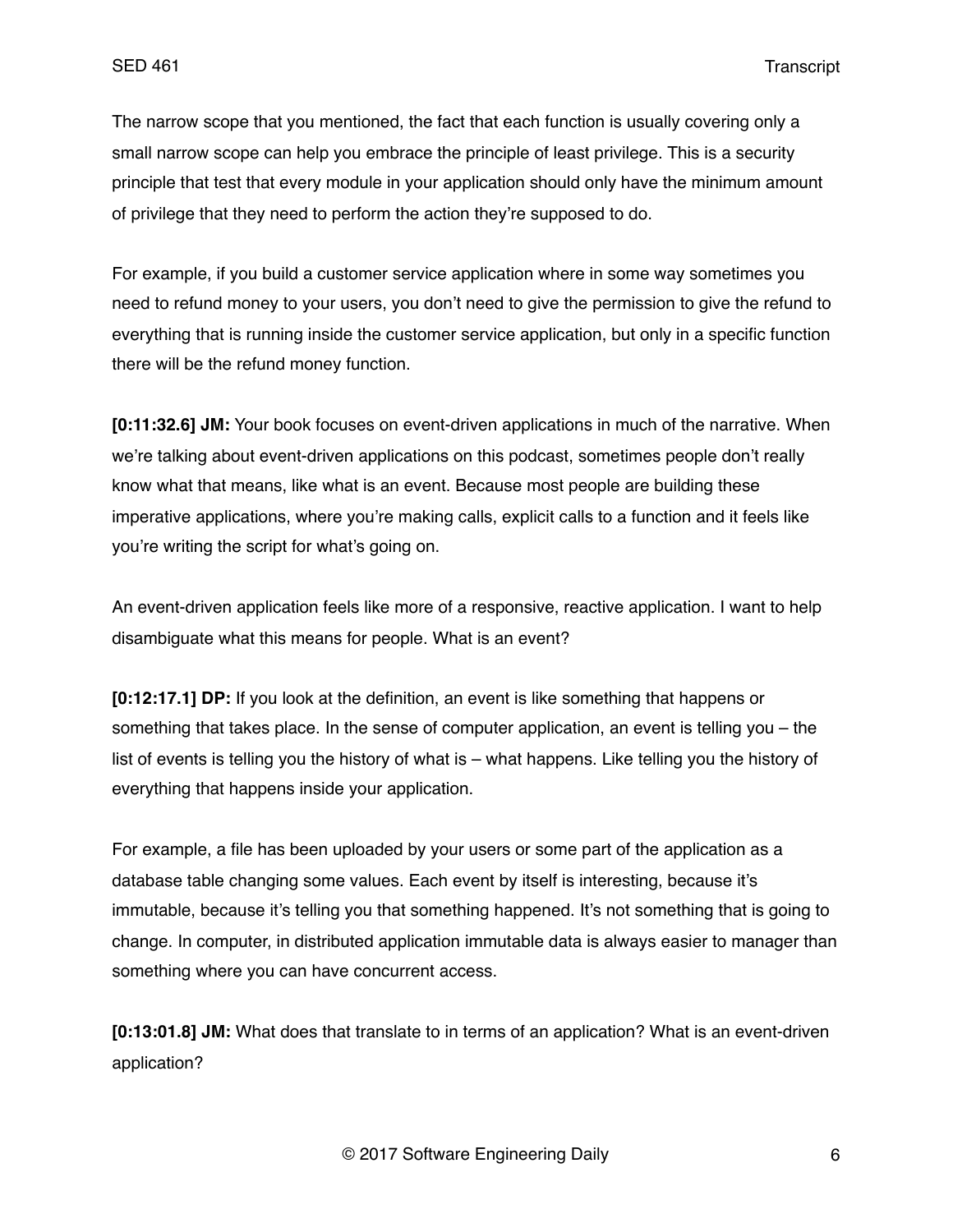**[0:13:09.0] DP:** It's an application where the business logic executes and responds to the events that are received. As you said, it's a reactive architecture, because you are reacting to an event. In some ways, bringing the reactive programming approach that normally we use in the frontend to build the user interfaces into the backend, I would say finally.

What I like to think is that the event is like the cause of something, and then the logic that is executed is the effect. If we start thinking of this cause-effect, so event and logic, they are the cause the effect, is much easier for our minds, for our brains to understand how an event-driven application work, because cause-effect is something that we are used to looking to anything since we are a child.

**[0:13:55.7] JM:** Tell me some of the implications of that change to a cause and effect driven application. Why is that useful for a serverless environment?

**[0:14:06.8] DP:** It's not useful – at single function level maybe, but it's useful when you start to design an architecture that's more complex than a single function, because you start to think, you look at the – for example, the data of your application you start thinking, "What happens if something happens, like a new file has been uploaded or a new user is inserted in the database, or a new item is inserted in the shopping cart of my commerce application?"

Then you start to think, "Okay, if this happens then I should do that." In this way, you start thinking of course in an event-driven architecture, but also you started to link the logic of your application with the flow of the data.

### [SPONSOR MESSAGE]

**[0:14:55.0] DP:** This episode of Software Engineering Daily is sponsored by Datadog, a monitoring platform for dynamic infrastructure and applications. Datadog integrates seamlessly with more than 200 technologies including AWS Lambda. After just a few lines of instrumentation, you can get insights into your serverless applications with powerful dashboards and machine learning-based alerts.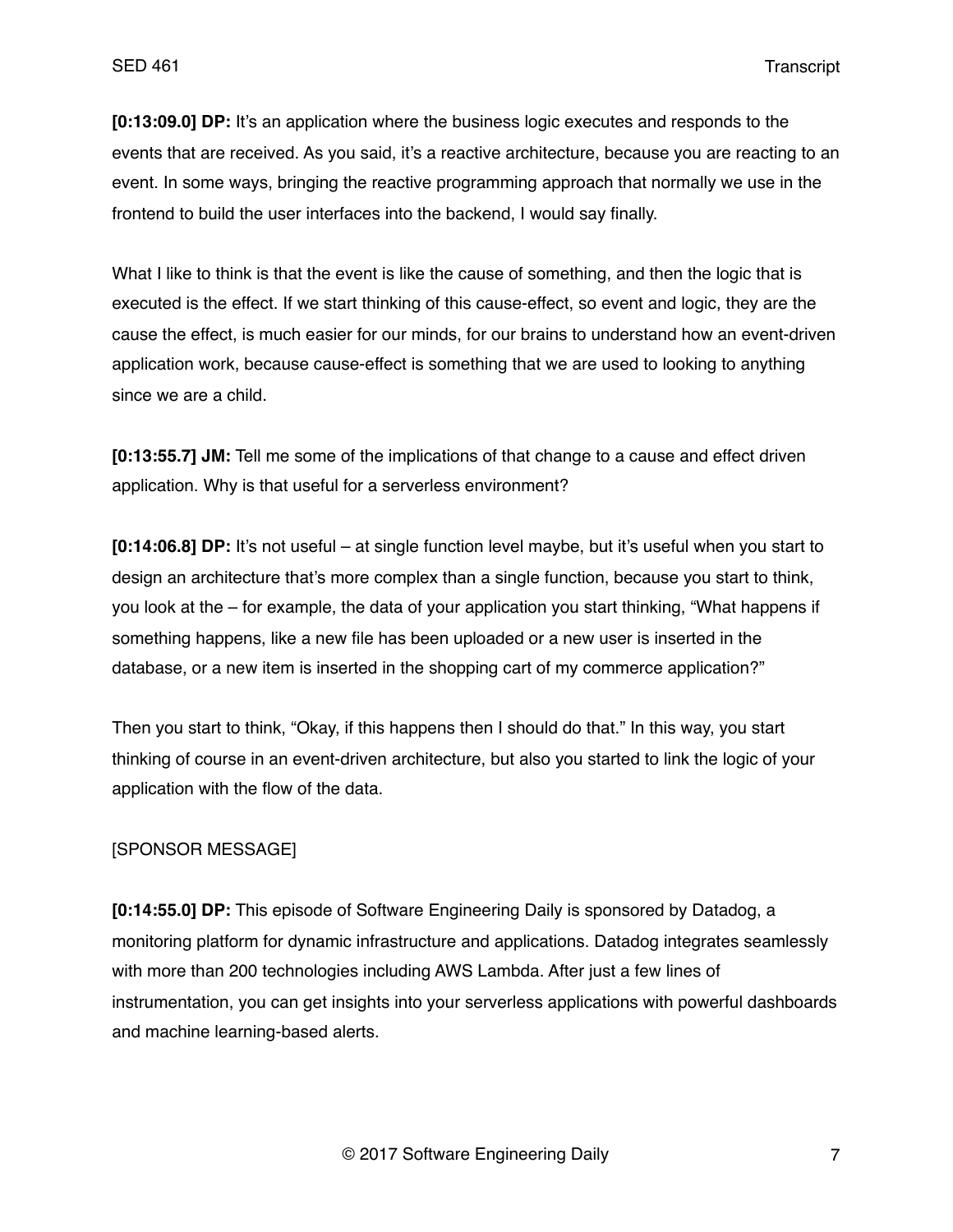Start a free trial today and Datadog will send you a free t-shirt. Visit softwareengineeringdaily.com/datadog to get started and get that free t-shirt. Again, that's softwareengineeringdaily.com/datadog.

## [INTERVIEW CONTINUED]

**[0:15:42.2] JM:** There's a typical pattern for event-driven computation and you've talked about this in some your presentations that I've seen where for example, a frontend app like my mobile application – let's say my media sharing, or my media consumption application, I've got a video player application on my phone and it makes a call to a serverless function and the serverless function makes a call to a database like DynamoDB, and then that change to the database, like let's say I'm playing a video and so DynamoDB registers that I have just played a video and that changes to a database trigger – sorry, that change results in a database trigger, and that trigger leads to another serverless event.

Here we have a cause and effect – a series of cause and effect relationships. User requests a video, database updates, database causes an event, change to the database triggers another event, that event propagates to another serverless function and we can start to see how we can have a chain of cause and effect leading to broader functionality.

Maybe you could give a more full-fledged example, since you spend a lot of time talking about this, where we might want to use this pattern?

**[0:17:07.0] DP:** There's lots of use cases, a very basic one similar to what you described is when you create a new user, so you can have create a user function that rides the new user data on the database. It can come from a mobile application, or it can come from a web application. This triggers another function, so the fact that you insert the user data on the database, you can trigger another function that can verify the data, can for example depending on the content send an e-mail to verify the e-mail address or a personalized welcome e-mail based on the interests that you flagged when you signed up.

This is a very simple use case where you chain function, a database trigger and another function. A more interesting use cases I've seen is, for example in data processing, so maybe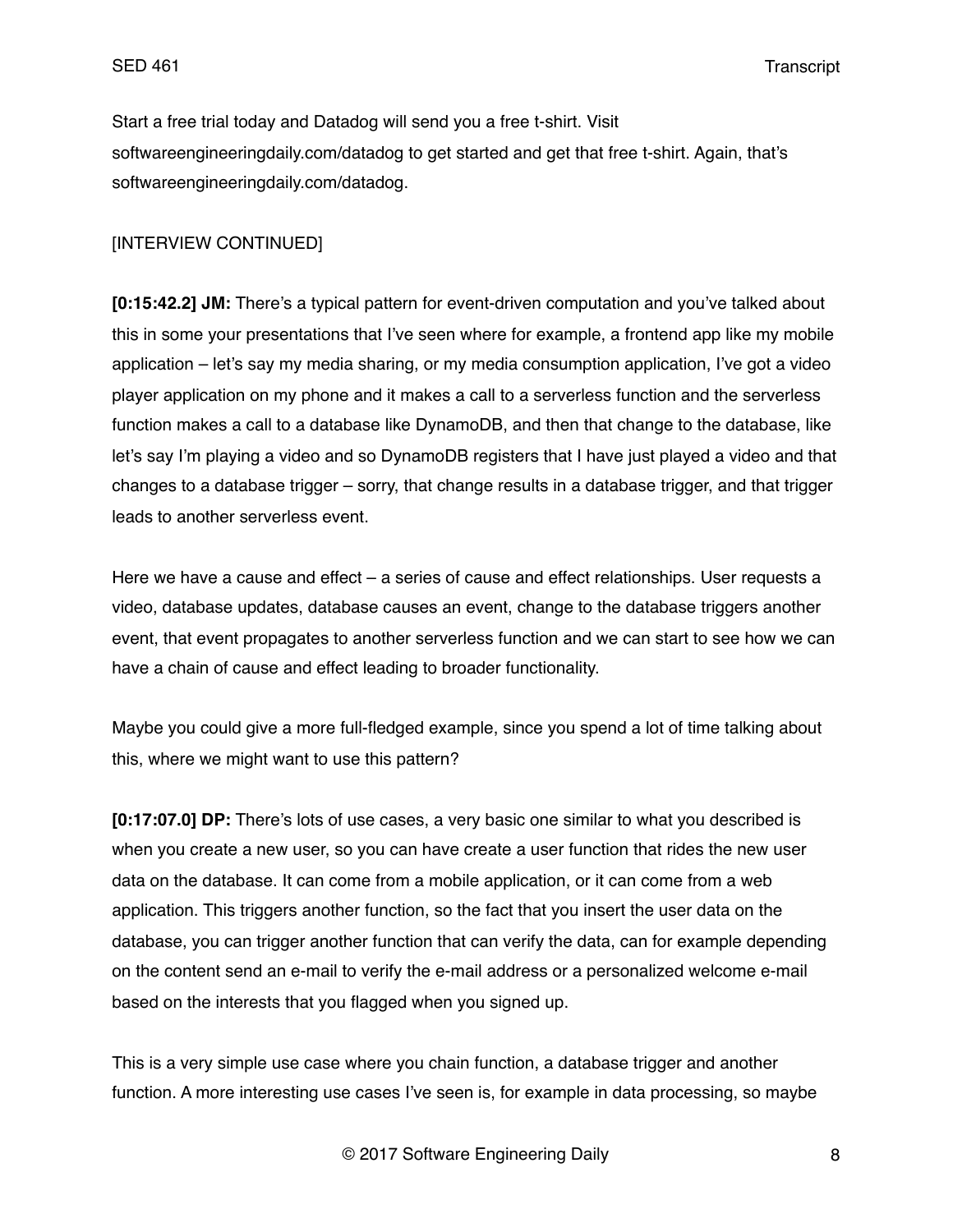you receive a stream of data that at a point can be processed as an event or grouped in microbatches. After you insert the data point, for example it is coming from I don't know, an IoT sensor, you can have a function that just trigger it and is looking for the last 10 minutes of data points sent by the send sensor and can update some statistics that can give you the minimum, the maximum, the average or something like that on the data report that provide the sensor.

Moving forward, you can build even more interesting architecture that where the Lambda function that this trigger can look at the set of data and do anomaly detection. Understand for example if a sensor that is deployed in the field is working correctly or not.

**[0:18:35.4] JM:** Right. How would you contrast – maybe we can take one of those examples and contrast how the architecture might work with a monolithic or different deployment unit. Like if we were deploying to a virtual machine or a container, what would make that architecture more difficult to manage?

**[0:18:58.0] DP:** You mean, more difficult to manage in a serverless use case?

**[0:19:01.4] JM:** No, no. In the serverless use case, why is it advantageous? Why is it better that we're deploying to this cause and effect serverless composition world?

**[0:19:12.0] DP:** Because it's completely not relative to the architecture, because when you create a function, a serverless function, it just sits there. There's no way to call it if you don't link this function to an event. It can be an API call, it can be an update on the database as I said. You need to think of this trigger. This brings you to thinking in a different way.

**[0:19:33.9] JM:** Right. I guess, you don't have to stuff – Sorry, go ahead.

**[0:19:37.6] DP:** No, I was thinking that this is at single function level. If you start to have lots of functions, then it's good to design the overall architecture how all the flows goes, but you also need to have everything inside a single description of all your function, of all your event-driven architecture in a single repository, such as a single template file.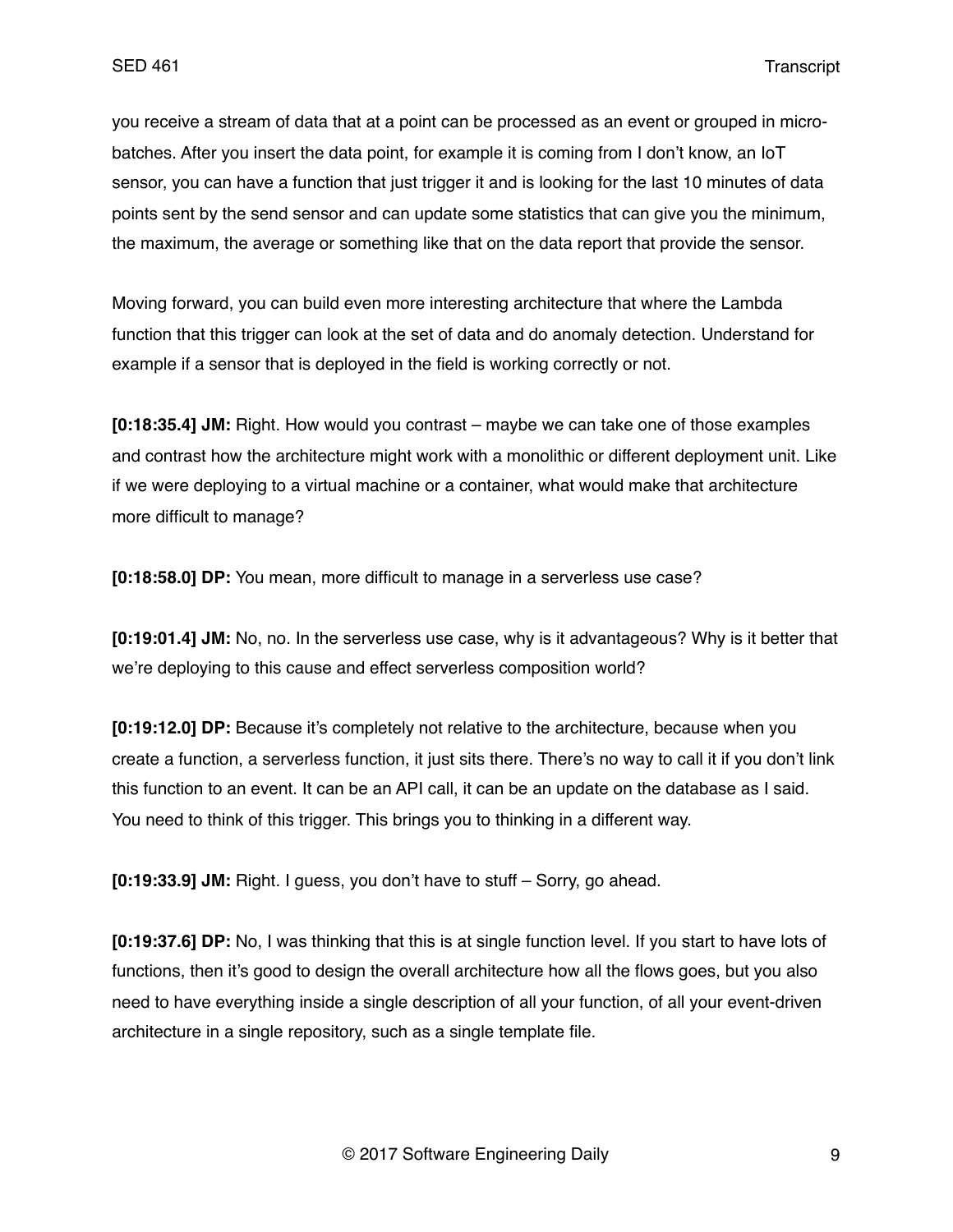That's why there are tools that came from the open source like the serverless framework or terraform. As in AWS we released an open source, the serverless application model. It's an open source specification that extends and simplifies cloud formation for serverless use cases. You have a single template file that describes your functions how they correlate with all the repositories that you have, just like S3, DynamoDB or other databases. Then you can use this template with user's code to recreate the overall architecture.

**[0:20:33.1] JM:** Awesome. Yeah, you're describing how we start to manage this world, because people who are a little afraid of this might think, "Oh, we've got five or 10 different serverless functions that are all wired together, and these are replacing my monolith. I'm very comfortable with my monolith that has all of these functions in one place."

Talk more about how we manage all of these functions, how we compose them together and keep track of what's going on when we're moving out of the world where we've got all of our functions defined in a single node application that we can just deploy to a container and we can easily understand. How do we keep track of what's going on?

**[0:21:20.1] DP:** Well, from a particular point of view, you should have this central template that can help you keep track of what functions you're using, how they relate one to another and to the data repositories that you have.

You can use serverless framework, AWS, terraform. This is probably something that I would strongly suggest. Don't work creating by hand one function at a time, because you can lose track of what you're building. I think the sensor repository helps. Then you should have the right mindset, as we said at the beginning you should start thinking a different way.

For this reason, I created an open source tool that is available on my website. It's called Serverless by Design. The website is sbdserverlessbydesign.danilo.net. If you go on this website, you can really graphically design as an event-driven architecture, so you can create your repository, your object, your functions, then you can connect one repository to a function that is triggered if something is changed, for example in a database or you get an API call. The idea behind this tool is to really, because I want to give everybody a tool so that they can quickly prototype, quickly design and start thinking in this way.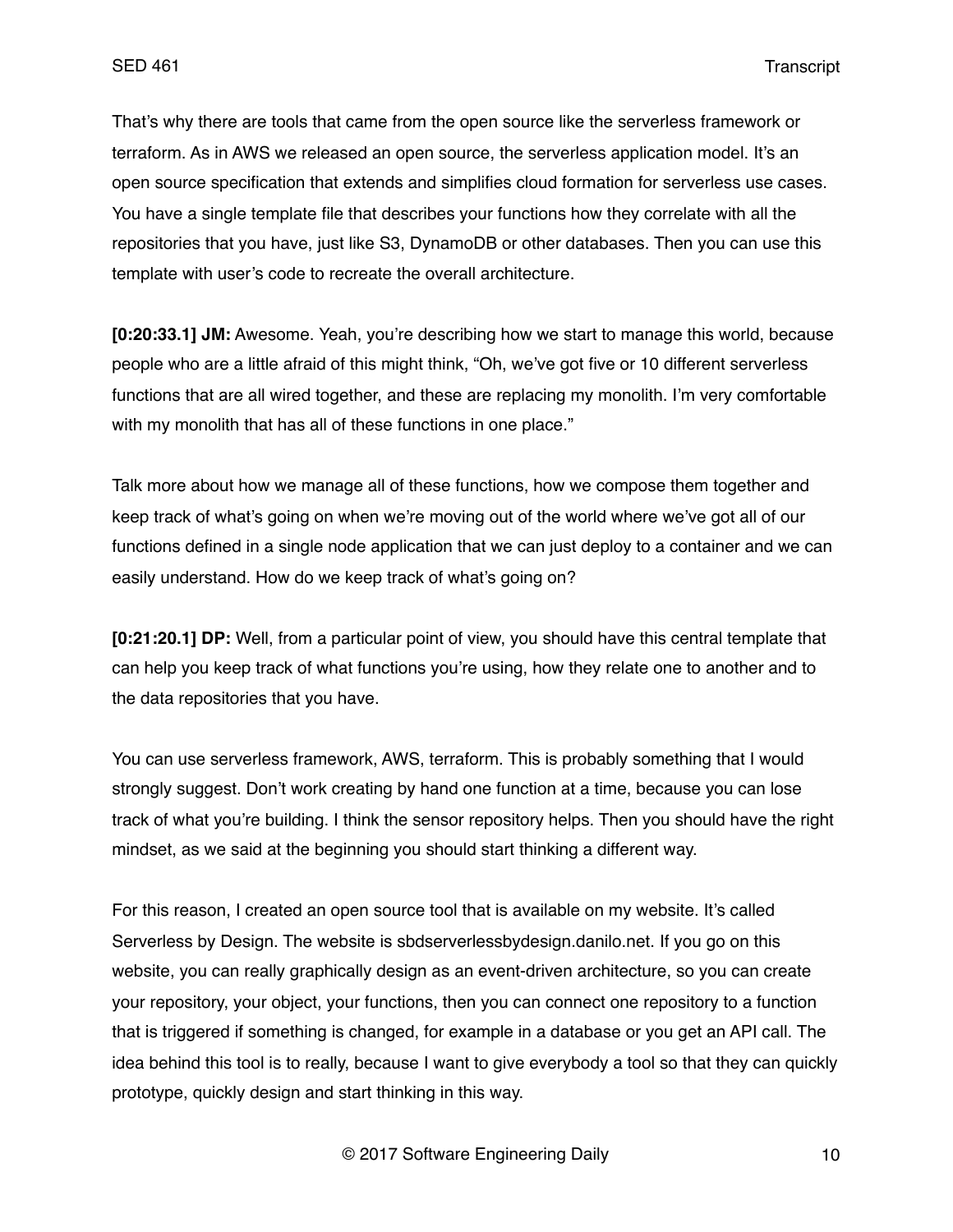**[0:22:36.9] JM:** It's a great tool. I've seen it. It's like the UML that we always wish we had. I think the problem with UML has always been that it's – you take a look at it at a UML diagram and it sometimes is confusing what's going on. You've got maybe triangles, or boxes or you've got a diagram that – you've got a little symbol that looks like a database and that's very easy to understand. But when you start to get into components with richer functionality, it's unclear what each UML diagram it's supposed to represent.

If you're doing it with – let's say your entire application is architected in AWS, AWS has those nice little symbols for each of the different services. If you're making a UML diagram that's basically AWS services wired together, it can be easier to understand what each of these module or units it because it's just an AWS service.

**[0:23:42.7] DP:** Yeah, it's typically more colorful than a UML diagram. Apart from that, I think when you create a user interface for developers, you need to think that developers they know what they want to build. If you start to put too many features, so if you reflect all the possibilities, all the configuration possibilities that you have in the user interface, then you make the user interface too complex to use and the developers start just using the text files as usual.

What I did is to get something very easy to use. I take a lot of assumptions when you create these diagrams so that I don't need to ask 10 questions every time you deploy something graphically on the architecture. I think that's why it's interesting. This is something that you should always think when you create a user interface for developers that it should be easier to use than the text files.

**[0:24:34.0] JM:** When I'm building a traditional monolithic application, I am oftentimes building that application out of libraries that already exist. I'm depending on certain libraries. You can end up with complex dependency graphs where I build one system that depends on another, and then I build another system on top of that that depends on the previous system. When we're breaking down our applications into serverless functions, how does the notion of dependencies and dependency graphs change?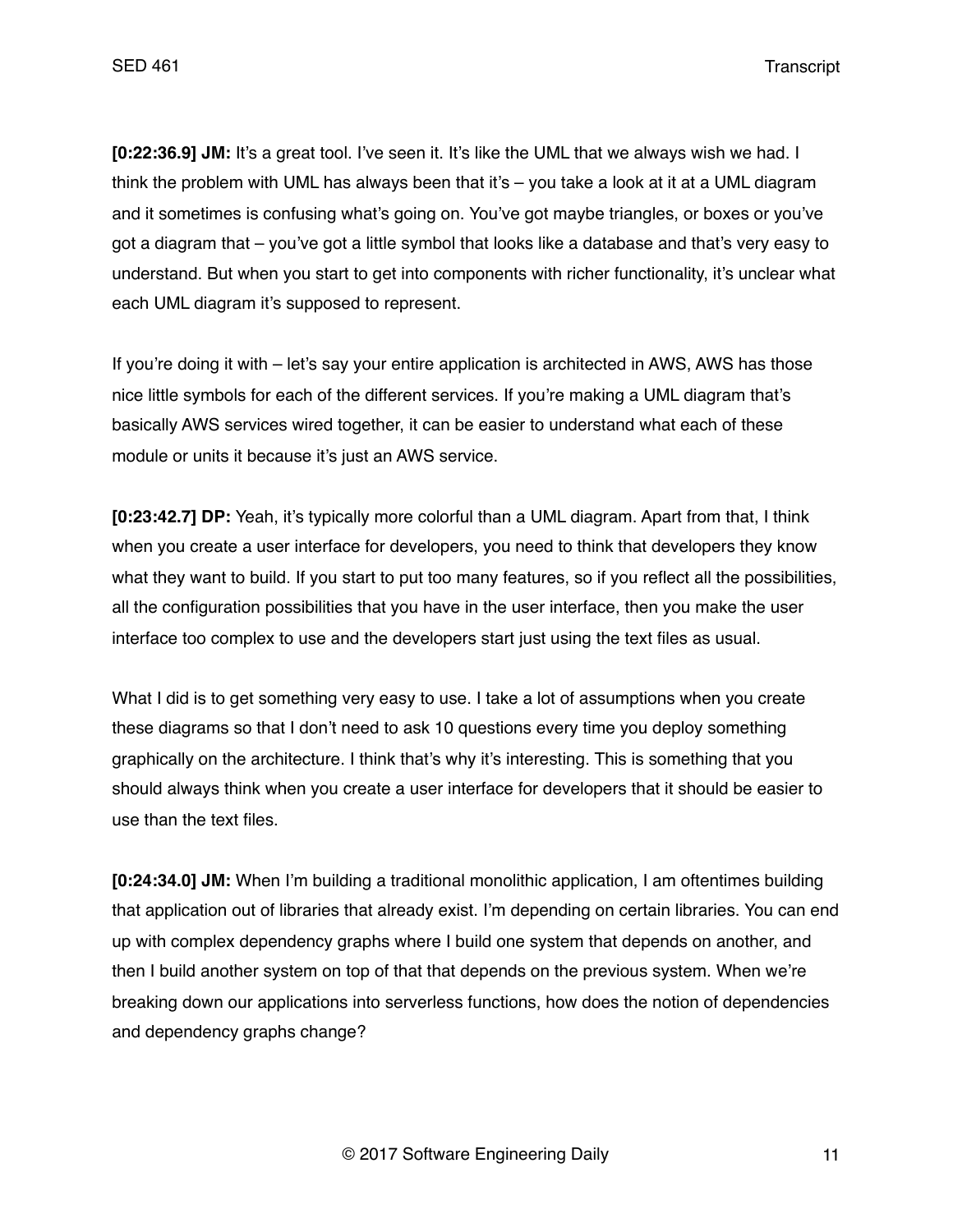**[0:25:14.2] DP:** At some level you should think similarly to what you would do with microservices, even if this is of course a little bit more extreme, more similar components, so the same guidelines work. Then inside each function, you can bring your own dependencies. I usually suggest to only bring the dependency you really need so that you can keep the function smaller.

But every function can bring use on libraries, can be binary so with AWS Lambda, for example you can binary. You have an example that is on the website that I created for my book where I use OpenCV, there is the open computer and vision library, it's a C++ library that I compiled statically and brought together with the Lambda function and then I use it through their Javascript and their Python and points. This is from a technical point of view.

Then from more an architectural point of view, what I did for example with the two that I created with serverless by design is really to map an architecture into a network model with nodes and edges, so a formal mathematical network. That was an idea that it was with me since last year, it was I think at Serverlessconf in London, and I had this idea that every event-driven architecture could be mapped one-to-one to a network, where the nodes are the functions and the data repositories that you have. Then the interaction between the notes can be averted graph, so averted network.

**[0:26:38.4] JM:** When we're architecting our applications, how do the backend and the frontend responsibilities look in an event-driven application? How can we start to think about architecting what we would traditionally call the frontend and the backend?

**[0:26:56.2] DP:** My suggestion is to create a standard interface between these two words, so that they can communicate through a stable interface. Usually you would put an API gateway, and API gateway can map API calls into the execution of one or more functions, and you can start using the API gateway with mock implementations and then you can start, so that the frontend team that can be working on – and not even mobile app or a web, or hybrid application can work on the mock implementation and start creating the client.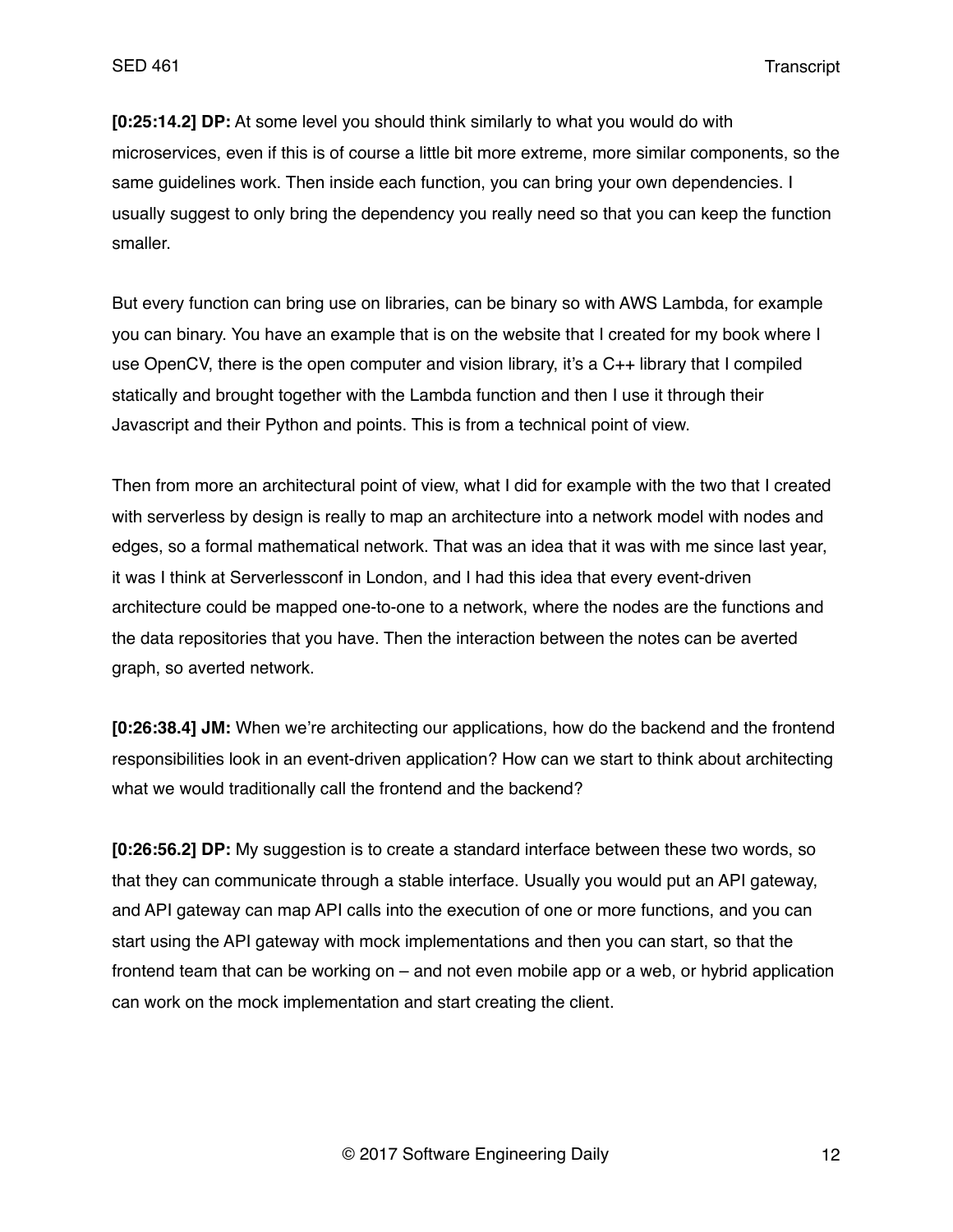Then the backend team can implement the integration between the API gateway and the Lambda functions, for example one by one, so that you can implement the right functionality, and then you can integrate the two to have a test.

**[0:27:42.7] JM:** For people who haven't built these kinds of applications, explain in little more detail what an API gateway is and how you're interacting with it as a developer.

**[0:27:51.7] DP:** The API gateway is a place where you can design a web API usually a REST API, but you can even go beyond the full trust model. You give a web interface to the functions that you implement in the backend.

Normally you want to model a good API, you want to create a good API model because that's like a contract between the backend and the frontend and you don't want to change it if it's not really a requirement. You should spend some time and define the right API interface. For example, you can have a – you should look for what resources you need to manipulate from the frontend, or you probably want to create, I don't know, users.

Then these users can have a shopping cart, and then they can put items in the shopping cart. These will be the three resources that you model. Then on top of these resources, you should be at HTTP interface so that you can create a new user, update a user, delete a user, add content to a shopping cart and so on.

Usually with the REST model and you use the HTTP method to do so. So that like HTTP get – it's used to get a result. HTTP post and put are used to create a new object, a new resource or to what data, one that already exist. In this way you create an HTTP interface that is like a contract, then you can start implementing on the thought sides in parallel.

**[0:29:13.8] JM:** When you start with a API gateway that is the central routing point for all of your application logic, let's say you start a company and everything is managed in that single API gateway, but then your company gets huge and you realize, "Oh, I've got all these different departments and all these different –" if you start with the book-selling company and eventually you branch into all these other things. Do you create more API gateways and you have a central API gateway that routes to another API gateway?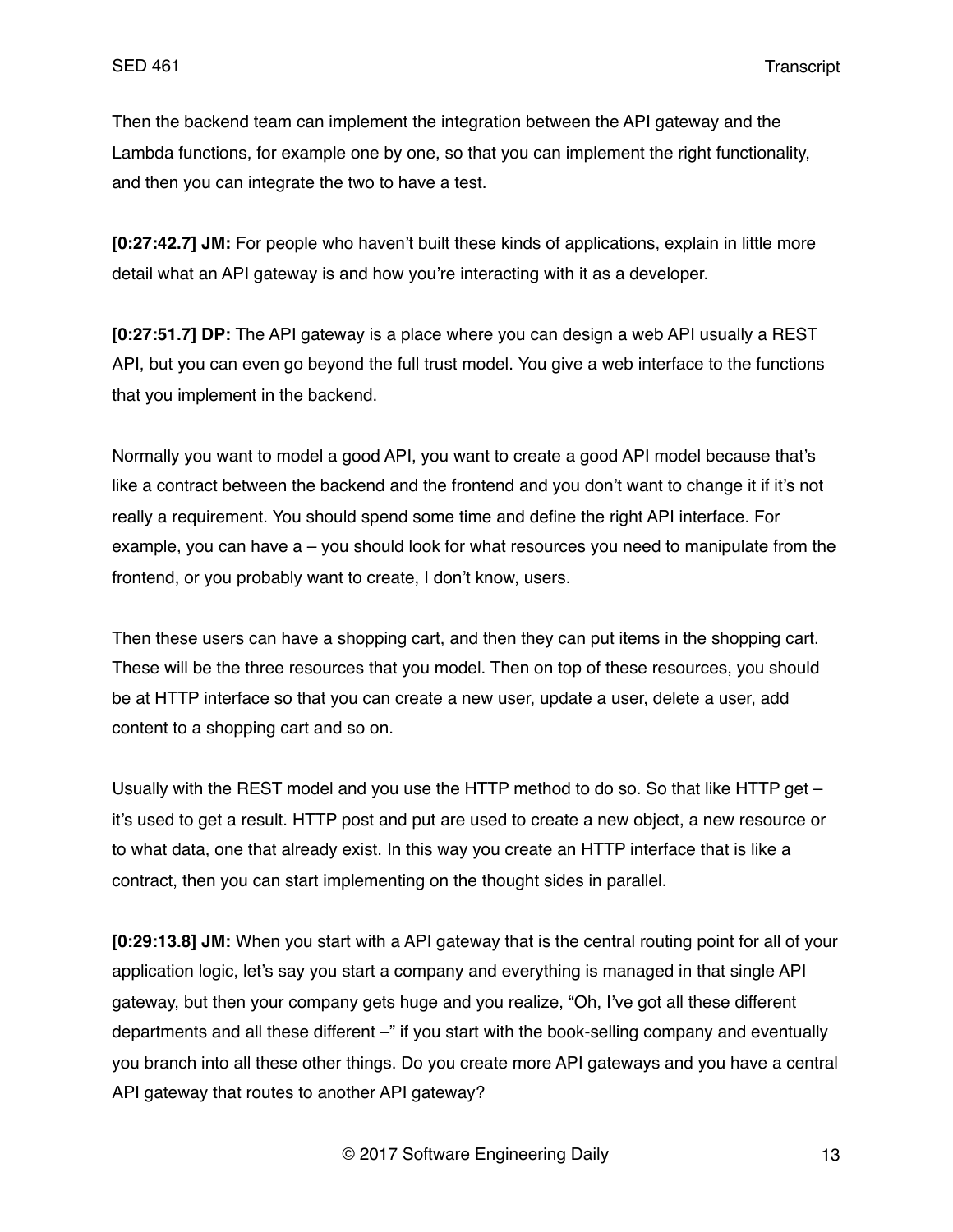**[0:29:47.6] DP:** One side of this is how you manage this as an infrastructure. That's something that depends on what you're using. But generally speaking, each micro-service that you want to build should have their own interface, probably their own endpoint.

That normally means that you can create one API gateway that is managing multiple services, or one API gateway depending on implementation can manage a single service. But the important thing is that each service has their endpoint, because each service should be in charge of managing their own interface, their own contract with the consumer of that API.

**[0:30:25.3] JM:** Okay. I see. Okay. After you hit this API gateway, different requests are going to get routed in different directions. Let's say some of the routing logic hits a – function as a service and the function as a service triggers some small amount of processing, and then it goes to a database. There is lots of different backend databases that we can use to give us some stateful functionality.

I mean, I think the way that we look at these applications, a lot of the ones that you talk about is you treat the function as a service for doing this ad hoc processing and then you have these really rich databases that we have today. These databases have really nice APIs, then the databases can generate events that can  $-$  right after you write something, it's like the database calls back and you continue this cause and effect relationship.

Describe how we think about these different databases. What are the different databases that we use for – or maybe databases to specific a word, you could almost say data store, because Redis for example is not exactly a database. It's a in-memory storage solution. Describe some of the different ways that we're managing state, because we're not managing that state in a stateful function application where we're just reserving the function as a service for this transient processing. What are the stateful data storage solutions that we're using for different parts of our application?

**[0:32:02.4] DP:** Normally, there is relational ward and this SQL ward where you can have multiple kind of databases such as graph databases, document-oriented. It's really not different from a traditional application. You should really find the best data model for your application.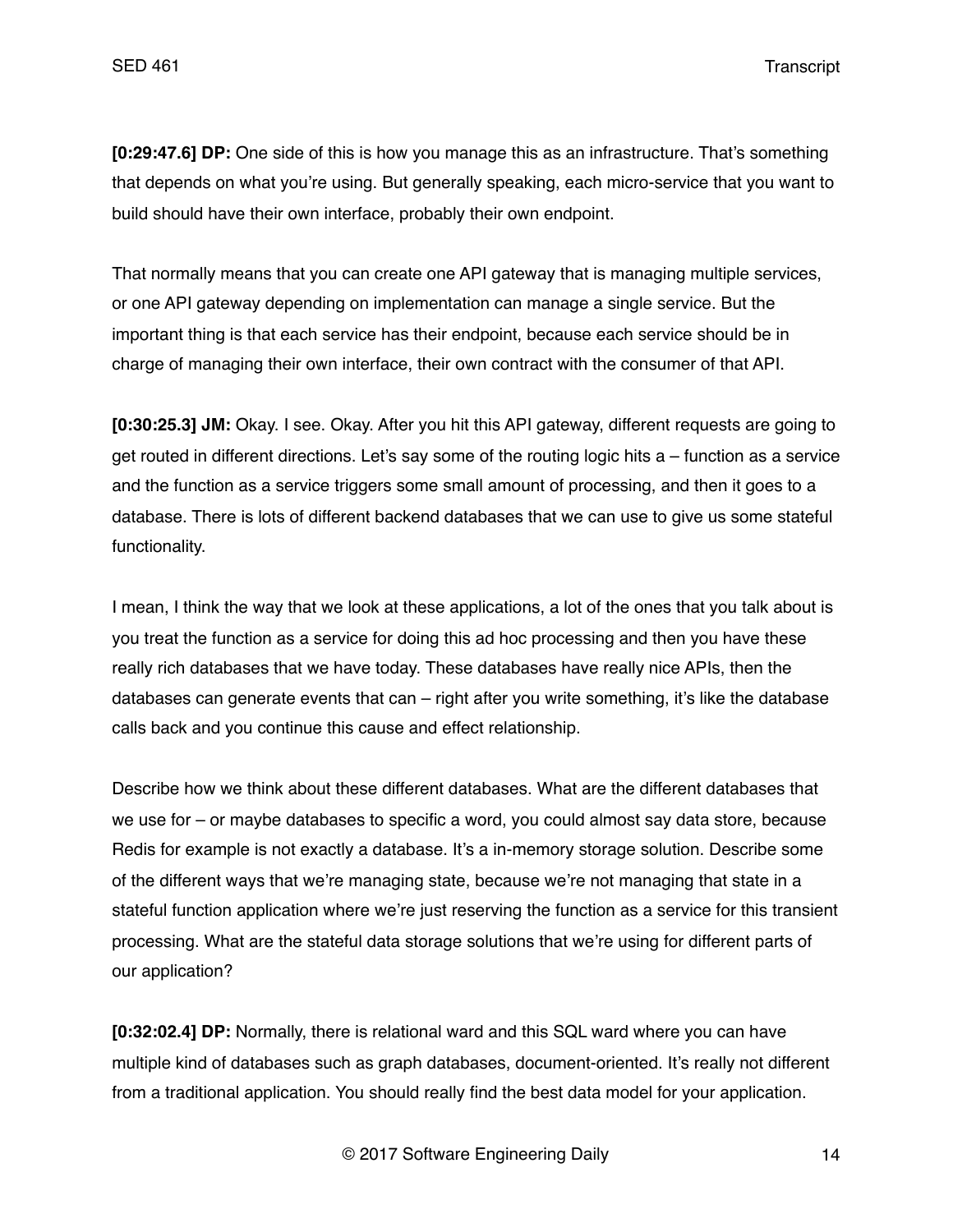Normally what I suggest is start to look how much your data is structured or unstructured. If you a very structured data set, then you can go more towards a more rigid database, even relational.

Or if it's completely unstructured, you can have text media content, binary content, then maybe you can go to an object store like Amazon S3, for example. Then you can also integrate nonstandard database with the serverless ward. For example, and for any database you have access to the transaction log, you can very quickly create a plugin that can trigger a Lambda function for example, or a serverless function in general if you have something happening in a transactional log of a database.

You can really choose the database you want. Some of those are already integrated and the choice between relational or NoSQL is really depending on what you need to build. If you don't have lots of relational dependencies across multiple tables, then I would go for a NoSQL, like DynamoDB because it's much easier to scale.

**[0:33:27.1] JM:** The devices that are accessing our services, like my iPhone for example – my iPhone's got a reasonable amount of space, it's got memory, it's got essentially disk storage. How much state do you want to keep on client devices? Or does that story change at all when we're talking about a serverless environment?

**[0:33:50.3] DP:** I don't think it's really changing. I'm a great advocate of putting all the logic and all the data that is possible on the client on the frontend, and only use the backend when there is a compelling reason. Normally, there are like four main reasons why you need to put data or something in the backend.

Either you need to share data across different devices or a different users, then of course you need some point in the backend. You need to backup data, because you can trust the robustness of the device. Or you need security, for example if your application is – you have some payments in your application, you can't trust probably the client to take track if you gave money to someone else or not, you need like a centralized payment service in the backend or a distributed ledger, such as a blockchain to take trace of that.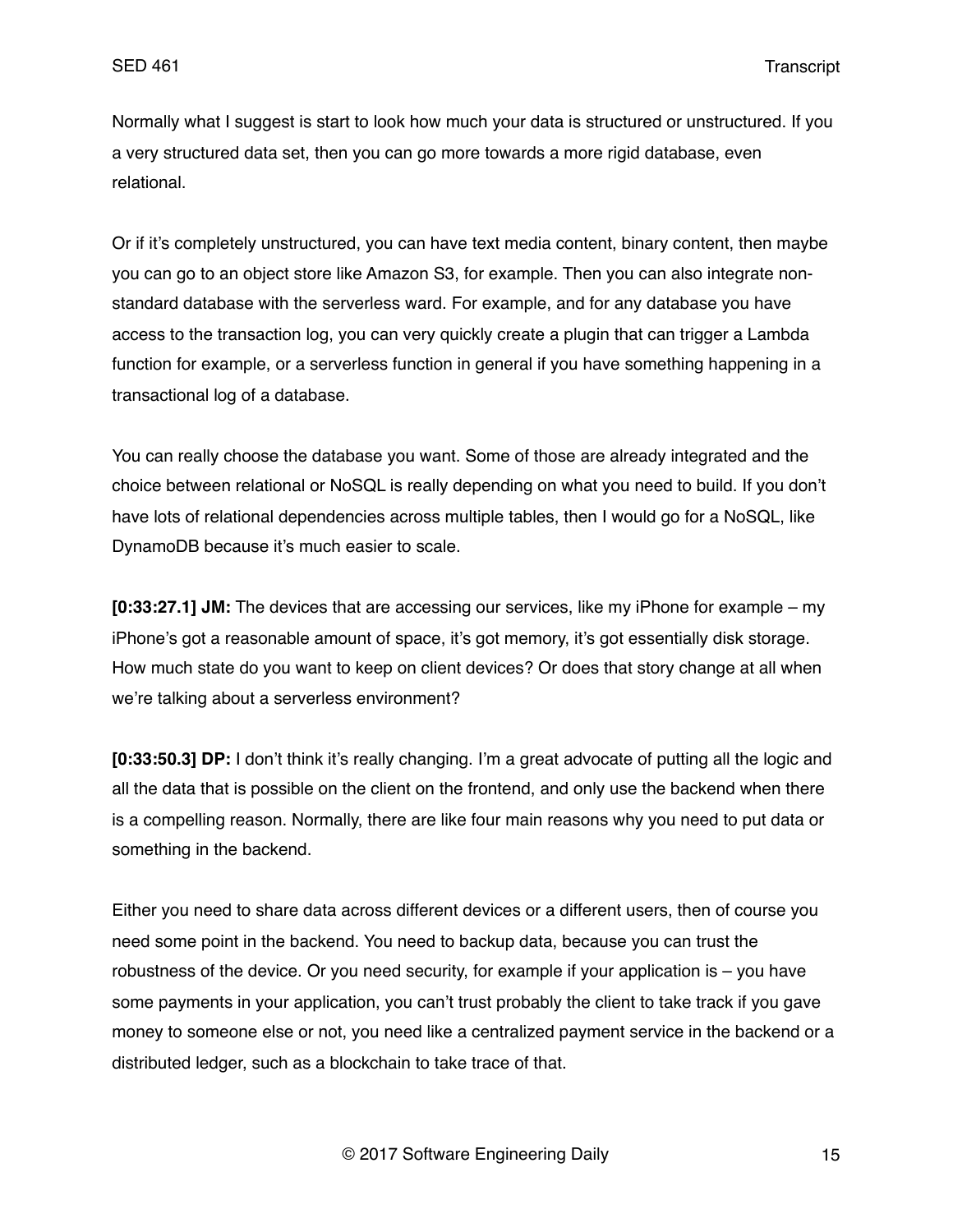The reason that I find is usually if you need more computation of storage capabilities of what's inside the device. Even if now, smartphone are much more powerful than they were a few years ago. You still can go beyond those limits, especially if you start to do fancy things with probably artificial intelligence and much learning.

Also this is very important for less capable devices, like IoT wearable. If you go in that space, then probably the devices that maybe needs to run on batteries, they don't have the computational capabilities or the storage capacity that you need. Then you need the backend for that.

## [SPONSOR MESSAGE]

**[0:35:26.6] JM:** Do you have a product that is sold to software engineers? Are you looking to hire software engineers? Become a sponsor of Software Engineering Daily and support the show while getting your company into the ears of 24,000 developers around the world.

Developers listen to Software Engineering Daily to find out about the latest strategies and tools for building software. Send me an e-mail to find out more. [Jeff@softwareengineeringdaily.com.](mailto:Jeff@softwareengineeringdaily.com)

The sponsors of Software Engineering Daily make this show possible, and I have enjoyed advertising for some of the brands that I personally love using in my software projects. If you're curious about becoming a sponsor, send me an e-mail, or e-mail your marketing director and tell them that they should send me an e-mail; [jeff@softwareengineeringdaily.com](mailto:jeff@softwareengineeringdaily.com).

Thanks as always for listening and supporting the show. Let's get on with the show.

# [INTERVIEW CONTINUED]

**[0:36:28.3] JM:** Yeah. What a great explanation of how to – those are great set of rules for how to decide what logic you should put on your client, what you should put on the server. We're going to need some notion of identity to do sessions for our serverless applications. How does identity management work in the world of serverless cause and effect event-driven applications?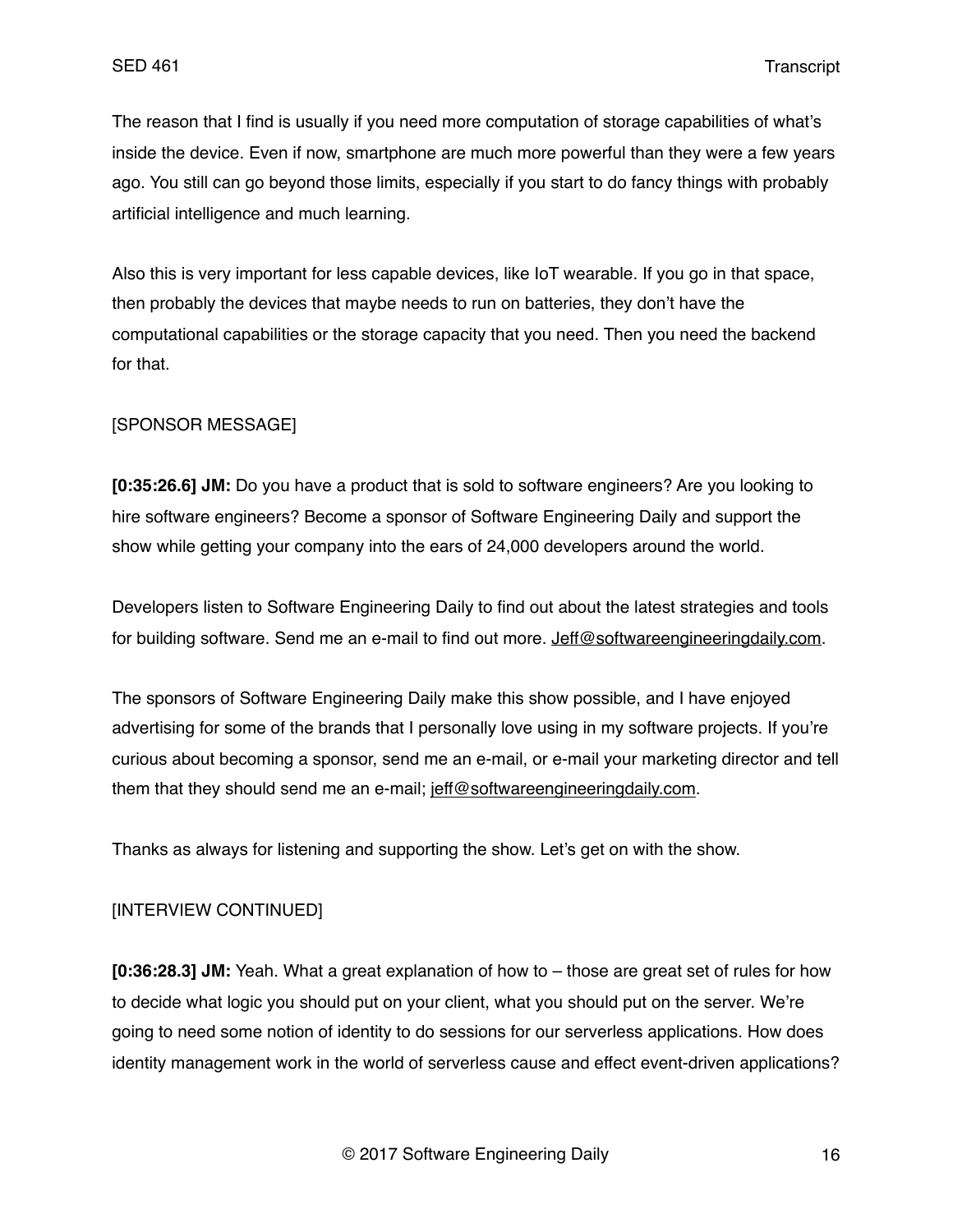**[0:36:58.1] DP:** it's in a way similar to what happens in microservices. Now in microservices, you still need to trace the identity and the authorization of the user across multiple services. On AWS, we have a service that can help you do that. It's called Amazon Cognito and you can use it to federate with other platforms, such as Twitter, Facebook, or with standard protocol such as SAML or OpenID Connect.

Or you can also manage your own user pool and the lifecycle of the users with Cognito. Or we can work with partners like Auth0 or – The idea is that you start getting an identity. This identity is mapped, you use it for authentication at first, then this authentication can be mapped at any component with different authorizations.

Then this can be managed depending on the service inside the logic of the function or in the service itself. We have, for example on AWS you can really fine-tune the level you access DynamoDB, DynamoDB table directly from a device, from a mobile application so that you can read or write without any server in between, because you can say only this user can access this table and this user can only access the table item – the items in this table, where user ID is in the hash key, so in the main key of the item.

It's quite complex. I'm not entering to too much detail, but yeah, it's that the services themselves can sometimes give you the feature to trace the identity and give permissions.

**[0:38:31.6] JM:** Okay. I don't want to go past your area of knowledge, but in that kind of world so like Cognito – is Cognito doing the session management and it's maintaining, "Okay, is this person's authorization token still fresh enough?"

**[0:38:49.4] DP:** Yeah, yeah. You can get JWT tokens from, for example, from within the user pools and they have a validity, and then they can give you the endpoint to manage their refresh of the session if you want. You can really build a session management platform and federate this with external identities if you want, or manage your own users.

**[0:39:12.9] JM:** Okay. That's cool. We've done a series of shows about companies that migrate to some sort of container management platform. Some of them use Kubernetes, some of them might use Amazon ECS, some of them might use Mesos.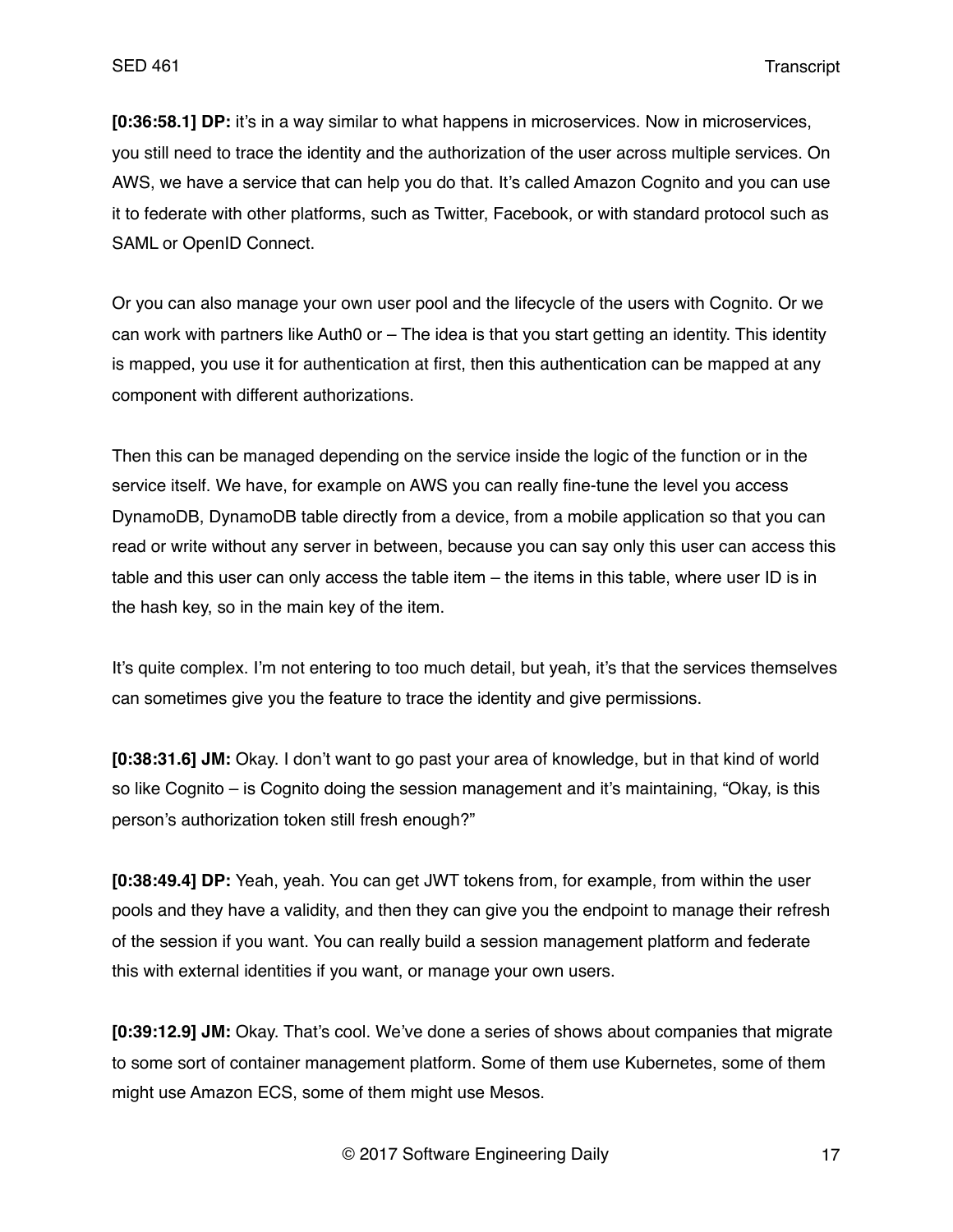But in any case, a lot of companies they migrated from a place where they were just using VMs, or they were just on real bare-metal servers to a place where they are managing things in containers and maybe they were managing them in the cloud, maybe they were managing them on premise.

Now, they're looking at this serverless world and they're thinking, "Well, I can save maybe – for some domains of my application 80%, 70%, 60%, 50%. I can save a ton of money by moving to serverless and I can help make my application easier to scale." What's the process of that migration? How is a company that has been building into this container world, or maybe they're still just on primary a monolithic situation. How do you begin to migrate your infrastructure to this serverless world with the appeal of the cost and scalability and all the stuff?

**[0:40:34.6] DP:** First of all, I would say that most customer that migrates to the cloud and specifically they want to use serverless is more to gain agility. It's not just the cost-saving. It's more the agility, the credibility to develop fast and especially to move what you develop in production faster.

When you have an architecture that you want to migrate to serverless, some of the initial thinking point are the same as when you want to migrate a monolith to microservices. You should start thinking what are the right boundaries where you want to peel the onion, like create an isolated component.

The idea is like for microservices, you should think really of business drivers, not of technical drivers, because business drivers would probably be the same across a longer amount of time, and you don't want to have your – the requirement change while you are developing something. You should look like, okay. But maybe the inventory, the root catalog, a user management, they should be separated by the overall application that I have.

Then technically speaking with a serverless architecture, you can start using the API gateway, so you can put an API gateway in front of everything. At the beginning it will be mostly a reverse proxy that can help you with advanced features such as throttling your authentication, but you can already put it in the front.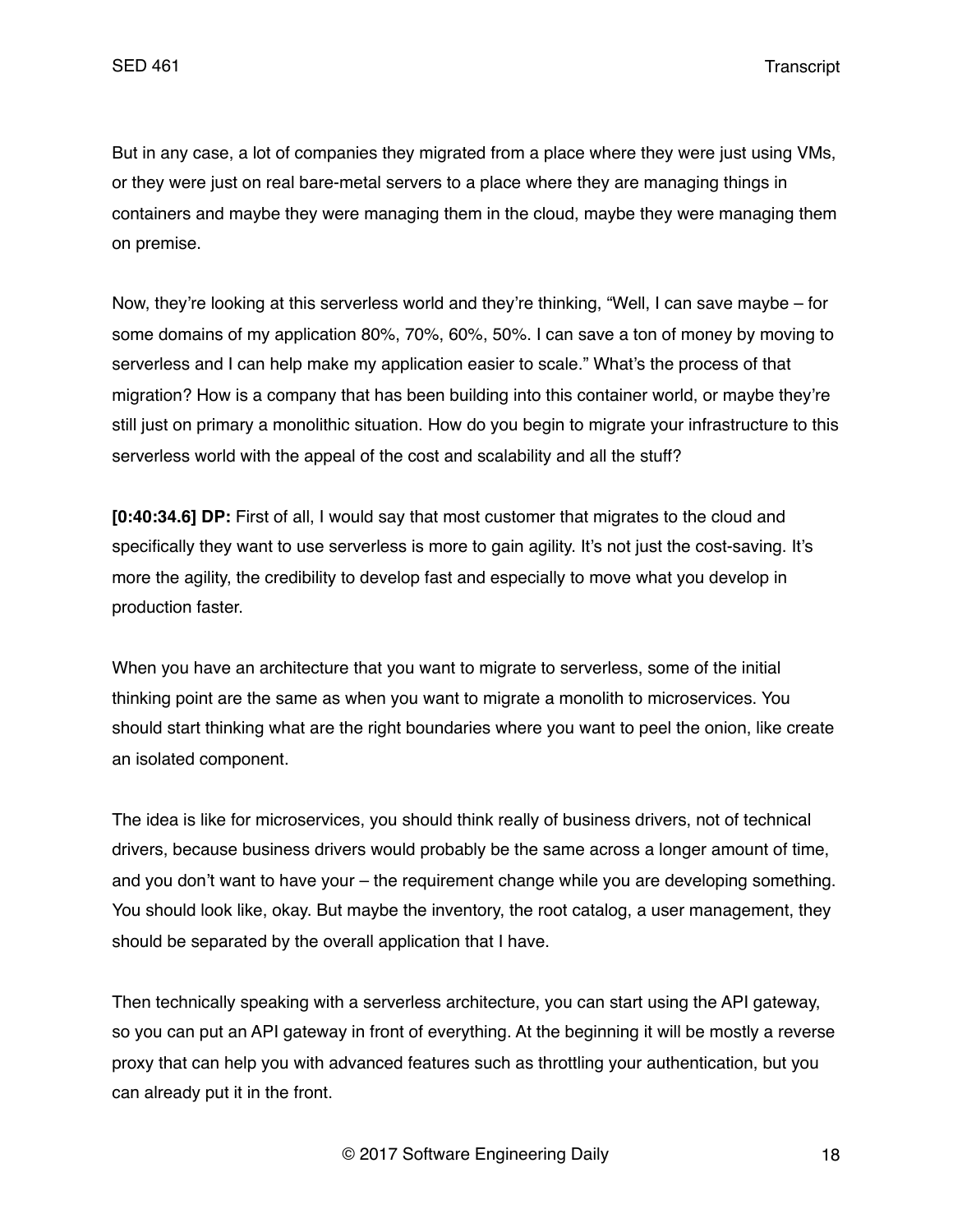Then when you have a standard interface with the consumer of the application of the backend application; I'm talking about API, so you can start taking one component at a time. My suggestion is start at first with something easy to migrate, like something that hits maybe with low risk and low dependency, so that you can start understanding the tooling that you want to use, how that maps with your own internal process, because any company has different development pipelines that they want to build and use.

Then after you start being successful with your first component, then you can start to look for something that is maybe creating some problems right now that maybe these features that needs two years that you want to move in production, or you're not being able to and you can start looking into a more interesting use case for your next serverless experiment.

**[0:42:54.3] JM:** Indeed. Once we start to the serverless environment, how does our testing and debugging cycle work?

**[0:43:03.7] DP:** You can test locally if you want. There is lots of tools, and we released recently a tool that is called SAM Local. It's on Github that can help you to test locally your APIs, endpoints and your functions, for example.

I think that lots of people doesn't remember that we started to have a scale like a simplified testing environment, because in the past production the production environment was too expensive. But now with serverless, you can create a computer replica of the production environment with almost no cost, because of the test environment, unless you're doing performance test will be almost idle.

I think this is something that you should leverage. You can test local, but do unit testing also in the same environment where you would do the production. When I say the same environment, I don't mean really that must be the same production website, but can be a complete replica, but using the same core services.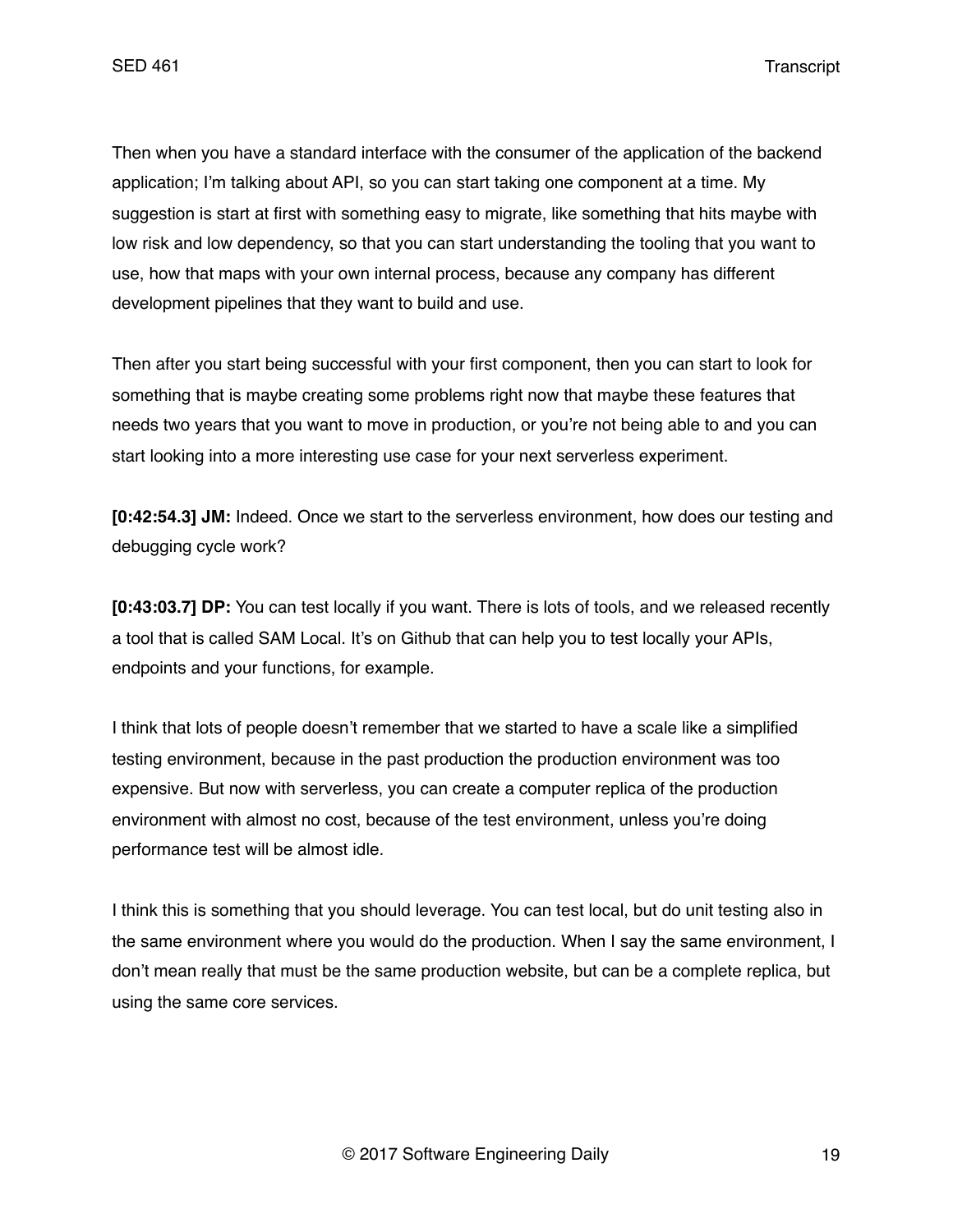Then when you need to go beyond unit testing and you want to do some integration test of how everything works, you can use synthetic transactions, something that can test how the data flows across all these components that you have.

My suggestion, and it's something that where I've seen lots of customer going is testing production if possible, even if it's sends crazy. But a look for a small changes so that every time you do something in production with a small change, do IB testing in production, so that maybe you do like a blue-green deployment where you keep the new deployment a new version for a small subset of your users and then you can get some metrics, even business metrics to understand if the new deployment is working, and then you release it to all your users.

This is something that we are also looking at and we also pre-announce some new features for AWS Lambda in the Serverlessconf that we did in New York City, that was in New York City in October.

**[0:44:55.6] JM:** I want to talk about more far-flung concepts. The current model of compute is that we interact with a frontend from our smartphone, or our laptop, and then the backend execution happens on servers in the cloud.

But we're inching towards a world where there's going to be so many more devices where we could have processing occur. We could have smart earbuds, we've got smart glasses, we've got a watch, we've got a drone outside our window, we've got a smart car on the street. Maybe our shirt has a processor in it.

All of these computers can execute code. How will that change the current that we have where we see the frontend and the backend as these binary well-defined areas of compute?

**[0:45:48.4] DP:** I think we're going into something different now. That's a lot of discussion around on this edge-computing term with not a clear definition often happens. My idea is that the logic is going to get distributed more and more outside of traditional data centers, so you would be able to execute logic closer to the users.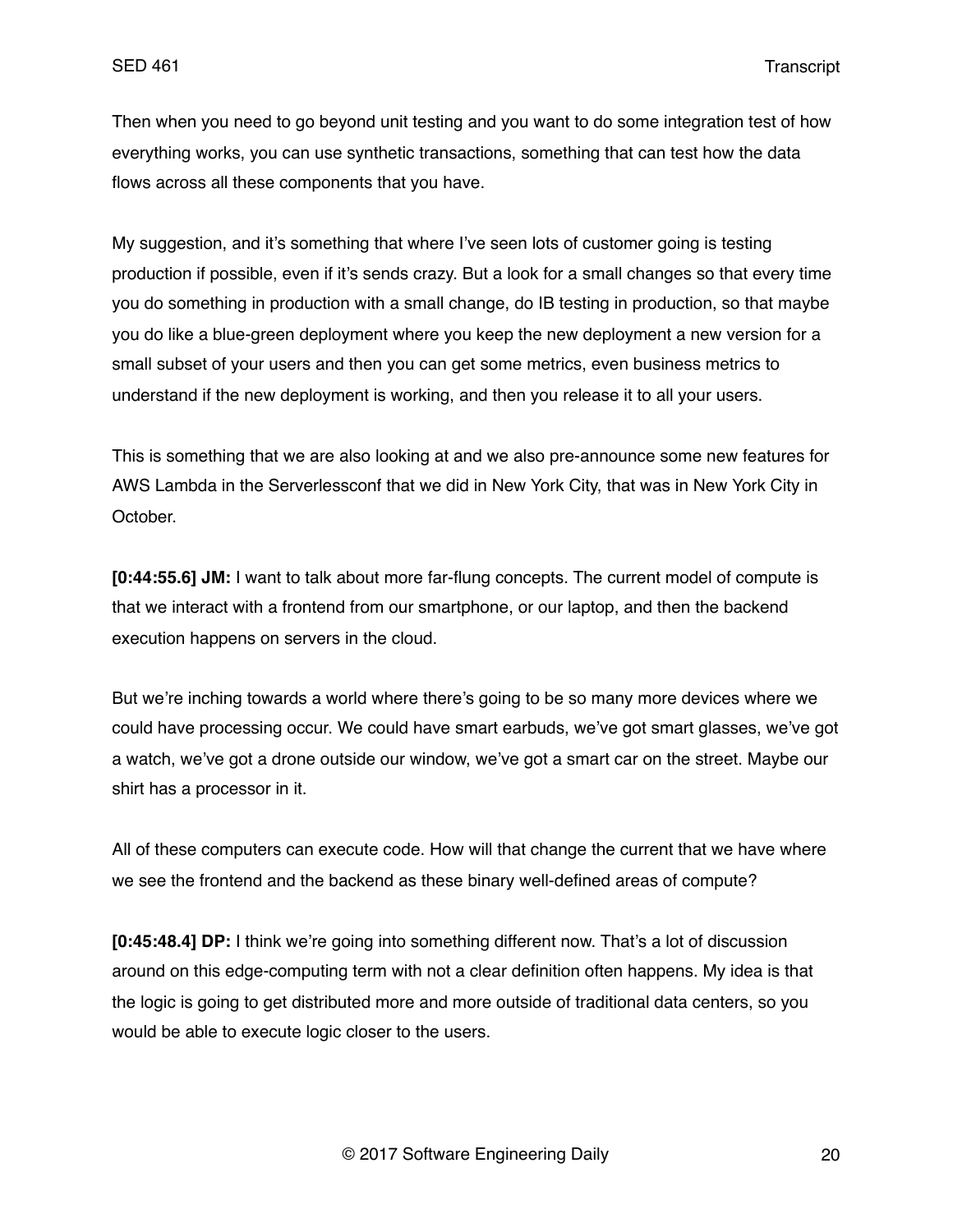In web architecture, also the content delivery network, the way content is distributed to the user is something that is also an interesting – it can be interesting to understand how we can put logic closer to the users.

We are looking at we can have people run Lambda functions in this way. We have a project that it's called – it's actually a service. Now it's available in production. It's called AWS Greengrass. It's an extension of AWS IoT platform where you can deploy a Lambda function around them on devices. We support x86 or ARM devices like – Last week I was in Cambridge in an AWS user group and we were running Lambda function on RS Verify.

It was quite fun, but it's also useful because we work with very large customers here, like for example NL. It's a public utility that is presenting in Italy, in Spain and South America and Eastern Europe. They are planning to use this framework to run logic in smart gateways that can use both for consumer and the consumer space and also in the industrial space.

**[0:47:18.6] JM:** Okay. Help me understand why I want to do that, because I think of serverless as being useful, because – so I make a call to AWS Lambda, and what I'm actually doing is I'm making a call to Amazon's massive reservoir of services – sorry, of servers, and Amazon is scheduling my function as a service onto whatever blob of compute is available.

The reason it's so cheap, but so reliable is because Amazon has extra resources that it can schedule small blobs of compute on to. Why would I want to have AWS Lambda running on my IoT device, on my Raspberry Pie?

**[0:48:05.2] DP:** Because you want to go beyond to limits; one is the latency that is due to the speed of light, so it can go faster than that. If your device is somewhere where you have on high latency on the internet and you want to have a faster response time to what's the – maybe other things that are connected to this client device, or you want to take autonomous decision at very low latency.

Also, if you want to go beyond this couples with disconnection, so maybe you're building on healthcare architecture and if you have a hospital with thousands of sensors and this hospital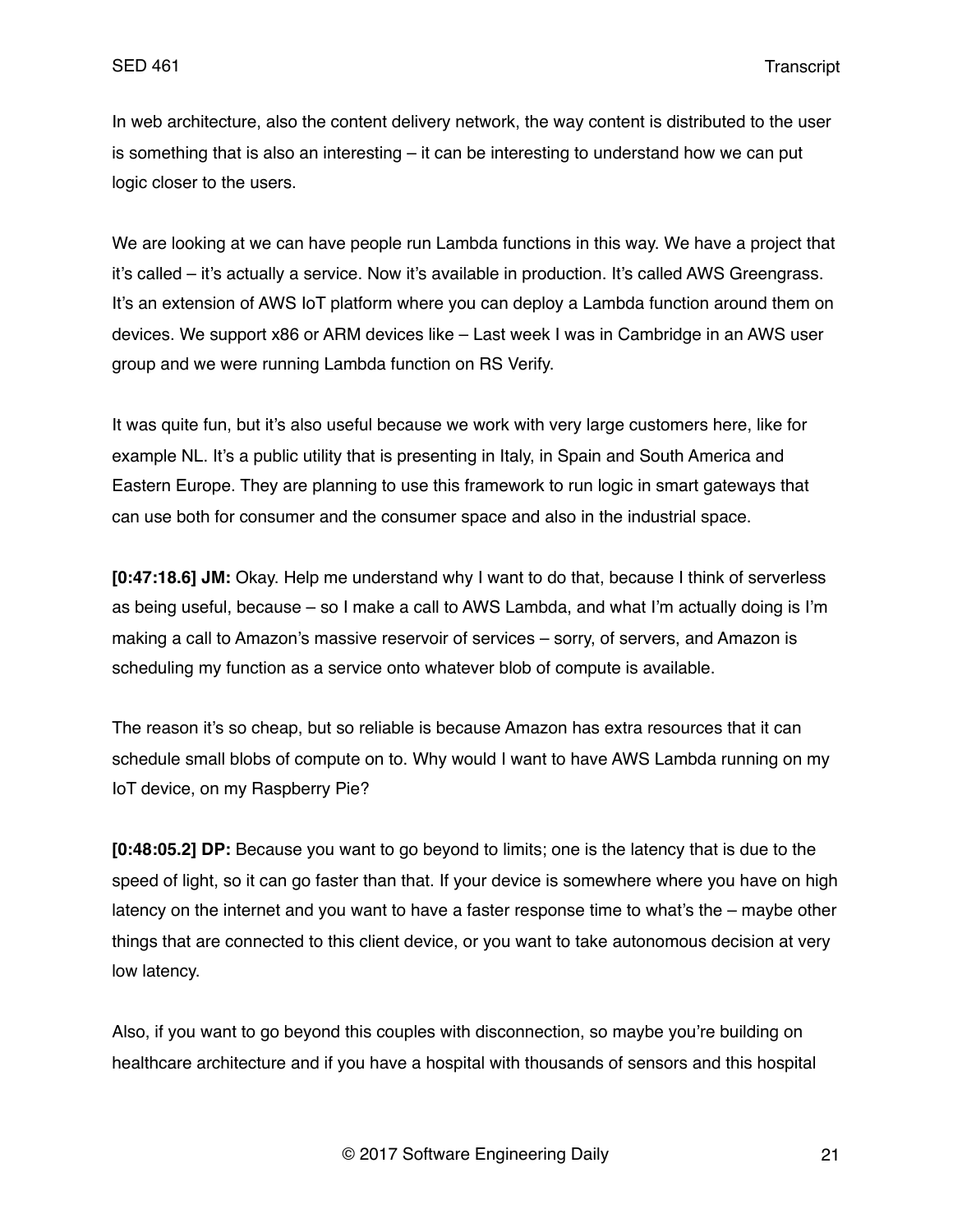gets disconnected from the internet, you still want to be able to take local decisions very quickly based on the value that the sensors are reporting to you.

For example, AWS Greengrass has also embedded in some of our product such as AWS Snowball. The snowball is like a storage device that you can order from our console. You can fill it with your data and ship it back to AWS to import data or do the opposite if you want to export data.

The Oregon State University, they're literally using this to collect data in the middle of the ocean. They have sensors, they collect data in the middle of the ocean on a boat. Since now, they have Greengrass inside, the snowball edge, they can start running Lambda function that can preprocess this data. Since the preprocess data is much smaller, they can upload this data much quicker to the cloud and then send the raw data that is maybe in the order of the terabytes shift back with the device. It's a way to overcome the limits of latency and possible disconnection from the internet.

**[0:49:46.2] JM:** Cool. Does this help me do something like most – Common pattern. Common pattern today is let's say I am like a financial trading company and I've been doing trading since the early 90s, and some of my architecture that I deployed to on-prem stuff over the years has been augmented by the cloud. Eventually I saw the usefulness of the cloud and I started moving some of my architecture to the cloud, but I've still got all of this on-prem resources.

Deciding what processing to schedule onto my on-prem resources versus my cloud resources maybe is not straightforward. Does this Greengrass model, does that help me more easily do that, because I can just say, "I want to schedule my jobs onto whatever Amazon Lambda device available, whether that's on my own machines, or in the cloud?"

**[0:50:45.6] DP:** The advantage is that you have the same programming model, the same management interface as traditional Lambda functions, but then you can decide to deploy these functions on a device that is outside of the AWS data centers, the AWS regions.

To do that, you can do lots of different used cases and on just the two I mentioned with the hospital and the boat are so different from each other; that gives you an idea. But normally, the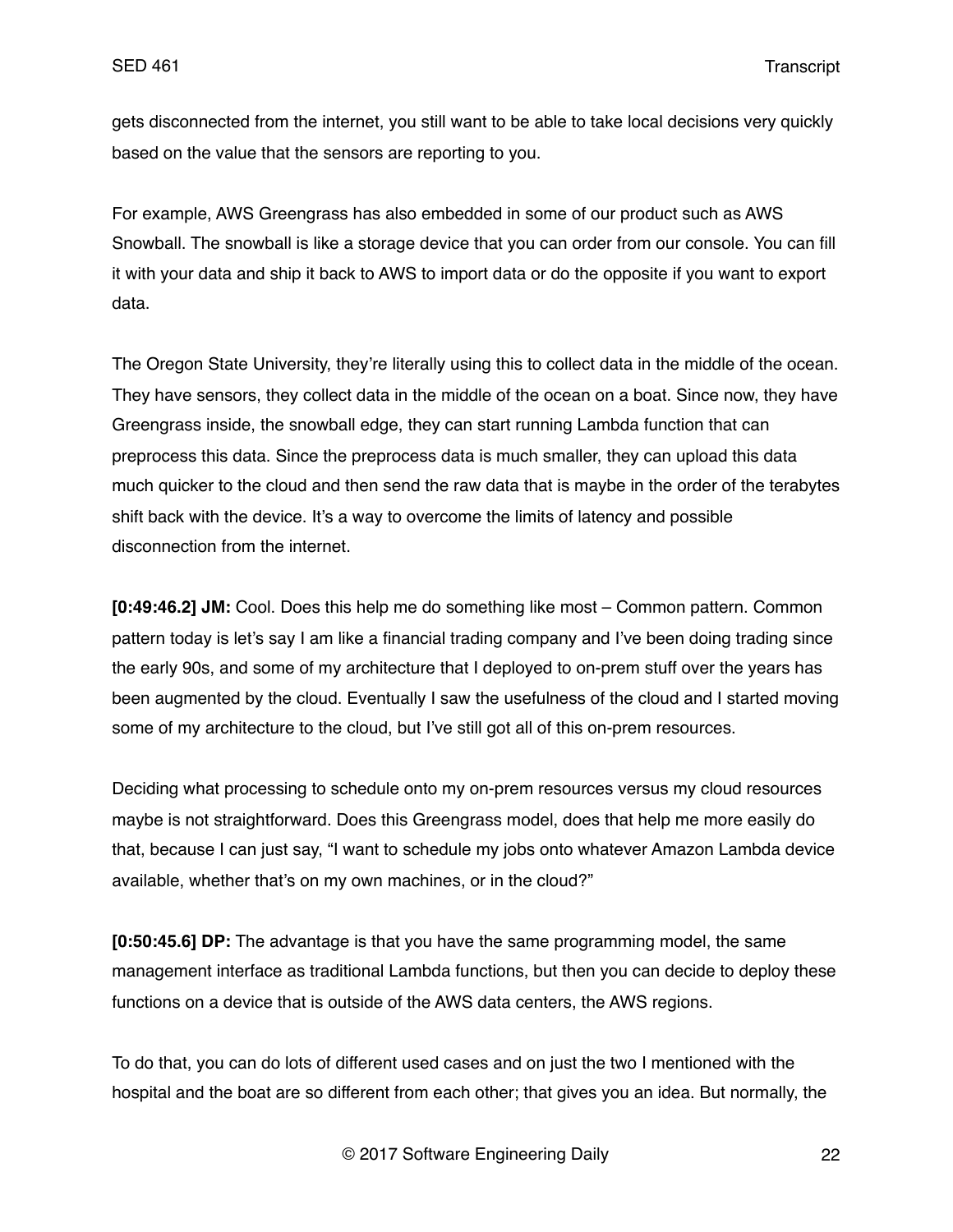two drivers that we see, our customers are trying to overcome are really latency. You want to do something at low latency, and this is especially important for some use cases.

Sometimes if you want to have the possibility to go – to continue to work even if you get disconnected from the internet; think of the IoT word for example, if you think of farming, like if you have sensors that you can use for defining, planning your irrigation system and stuff like that, you don't want to be dependent on who is providing the internet connection to you.

**[0:51:49.8] JM:** Okay. Let's talk a little bit about machine learning. How can we model machine learning pipelines in a way where we can utilize serverless architecture?

**[0:52:00.6] DP:** That's an interesting question. We are working with a few customers for that. The most [inaudible 0:52:04.5] approach now is to use traditional services on infrastructure to do the training of the model, where you can leverage for example GPU use, graphical processing units, or FBGAs to accelerate the training.

Then when you have the model that is trained, you can deploy the model inside a Lambda so we have customers doing that for example with tensorflow or with Apache MXNet. In this way, you can have the production side of your machine learning project when the consumer of the users of the model you train can get the benefit of the scalability and availability of tools like AWS Lambda and API gateway.

**[0:52:46.4] JM:** You touched on the benefits of moving to serverless in terms of how your development team might be able to change. You might be able to become more agile. How are development teams changing because of that serverless movement?

**[0:53:02.2] DP:** This is a great question, and it's something that I always – when I talk with a customer, try also to understand on their side and give my own suggestion. But it's something that where I have to say more on the learning side.

What I see is that with serverless, we have smaller teams that are more independent. There is more prototyping. If you have an idea, you can quickly build a prototype, a proof of concept and validate the idea or not. If it works, you really are on the right path to implement scalability,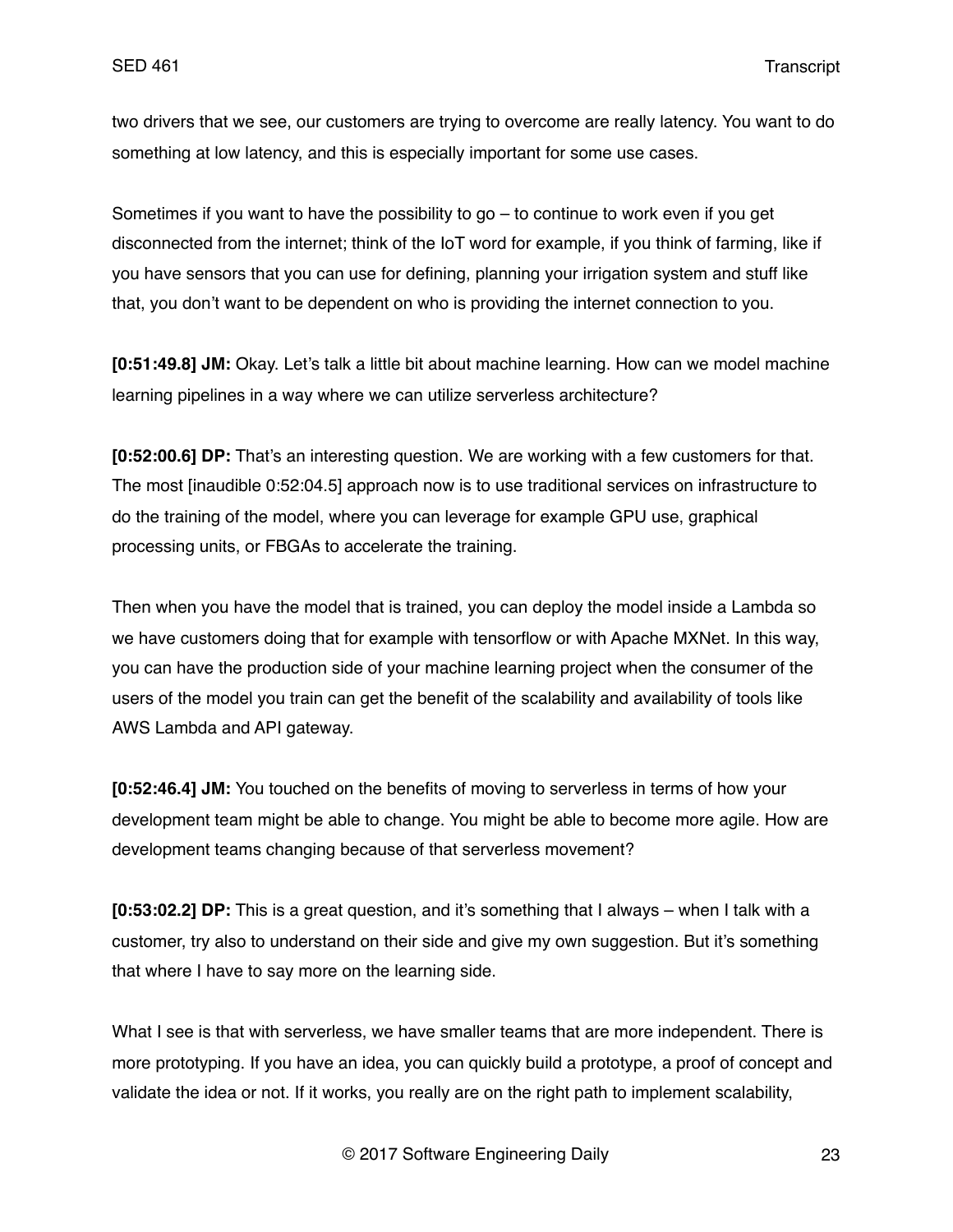availability, security, so it's much easier to move a prototype in production than from a traditional infrastructure.

This is probably the biggest change and it's something that we also have in [inaudible 0:53:44.8]. I know if you heard about the two-pizza team that we have, so the idea that a small team that are in charge of everything from the development to the deployment in production can give you the speed that you need when you start to grow.

It's better to have lots of smaller teams that a big team where if something bad happens, it's not clear who was in charge of that, and it's very easy to build internal dependencies that nobody is aware of.

**[0:54:12.0] JM:** Of course. All right, final question. You are doing lots of evangelism around serverless and you're talking to user groups, you're talking to customers, you're seeing the bleeding edge of how people are using this technology. What are you realizing about how people are using serverless and what are some of the cutting-edge use cases you're seeing? Give me a picture for what's on the cutting-edge of serverless and what are the kinds of changes to application development that we're going to see become popular in the next couple years?

**[0:54:49.7] DP:** It's always difficult to talk about the futures, because – but what I see is that the main reasons why the people is adapting serverless right now, like the speed that you needed then gives the possibility to build a prototype have very limited impact calls in your calls, unless you're going in large-scale production environment.

Those advantages would be there and are probably the one – the driver that is bringing people to adapt this new product of creating applications. We've seen customer create lots of different use cases, so from you know the Vogue Magazine, they created a photo vogue in Italy. It's a platform for photographers to exchange and promote their photographic work. It was faster in production, quicker to build and cheaper than what we are expecting.

Two, there are more conservative users like the driving license government agency in the UK, they are adapting an API-first approach and they are using the API gateway to split the onion, to